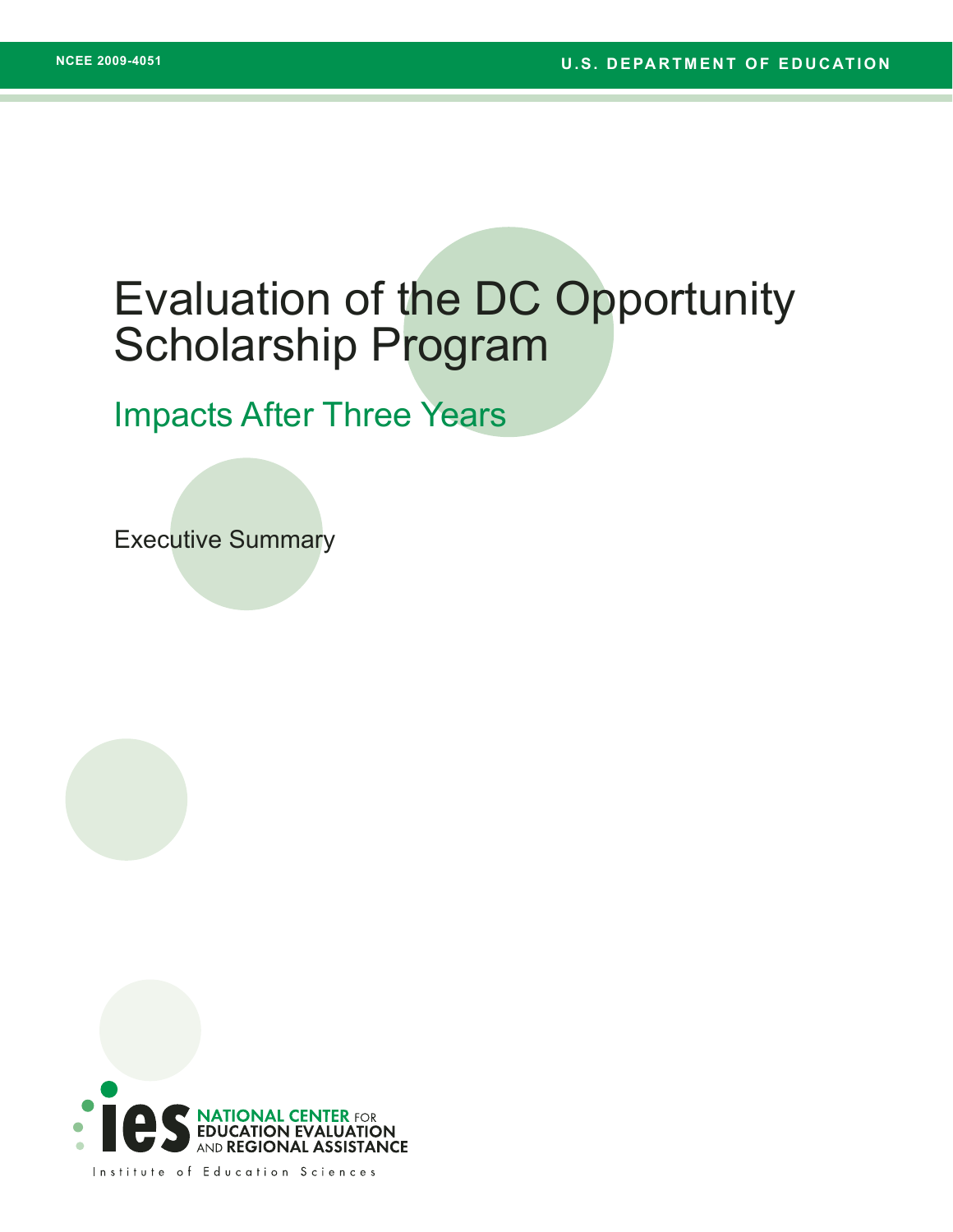# Evaluation of the DC Opportunity Scholarship Program

Impacts After Three Years

Executive Summary

March 2009

**Patrick Wolf**, Principal Investigator, University of Arkansas **Babette Gutmann**, Project Director, Westat **Michael Puma**, Chesapeake Research Associates **Brian Kisida***,* University of Arkansas **Lou Rizzo**, Westat **Nada Eissa**, Georgetown University

**Marsha Silverberg**, Project Officer, Institute of Education Sciences

**NCEE 2009-4051 U.S. Department of Education**

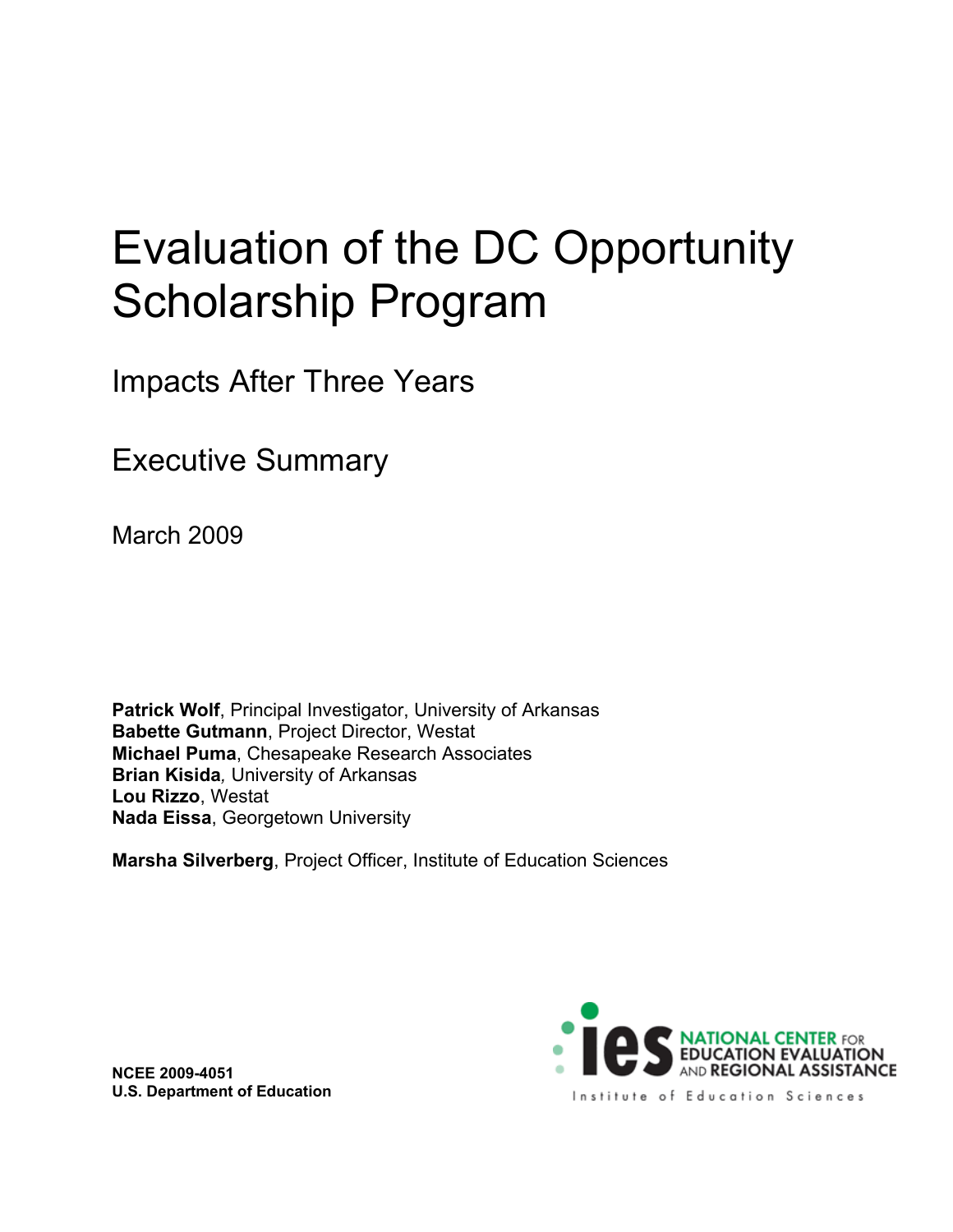#### **U.S. Department of Education** Arne Duncan *Secretary*

**Institute of Education Sciences** Sue Betka *Acting Director*

**National Center for Education Evaluation and Regional Assistance** Phoebe Cottingham *Commissioner*

#### **March 2009**

This report was prepared for the Institute of Education Sciences under Contract No. ED-04-CO-0126. The project officer was Marsha Silverberg in the National Center for Education Evaluation and Regional Assistance.

IES evaluation reports present objective information on the conditions of implementation and impacts of the programs being evaluated. IES evaluation reports do not include conclusions or recommendations or views with regard to actions policymakers or practitioners should take in light of the findings in the reports.

This report is in the public domain. Authorization to reproduce it in whole or in part is granted. While permission to reprint this publication is not necessary, the citation should be: Wolf, Patrick, Babette Gutmann, Michael Puma, Brian Kisida, Lou Rizzo, and Nada Eissa. *Evaluation of the DC Opportunity Scholarship Program: Impacts After Three Years Executive Summary* (NCEE 2009-4051). Washington, DC: National Center for Education Evaluation and Regional Assistance, Institute of Education Sciences, U.S. Department of Education.

#### **To order copies of this report,**

- Write to ED Pubs, Education Publications Center, U.S. Department of Education, P.O. Box 1398, Jessup, MD 20794-1398.
- Call in your request toll free to 1-877-4ED-Pubs. If 877 service is not yet available in your area, call 800-872-5327 (800-USA-LEARN). Those who use a telecommunications device for the deaf (TDD) or a teletypewriter (TTY) should call 800-437-0833.
- Fax your request to 301-470-1244.
- Order online at www.edpubs.org.

This report also is available on the IES website at http://ies.ed.gov/ncee.

Upon request, this report is available in alternate formats such as Braille, large print, audiotape, or computer diskette. For more information, please contact the Department's Alternate Format Center at 202-260-9895 or 202-205-8113.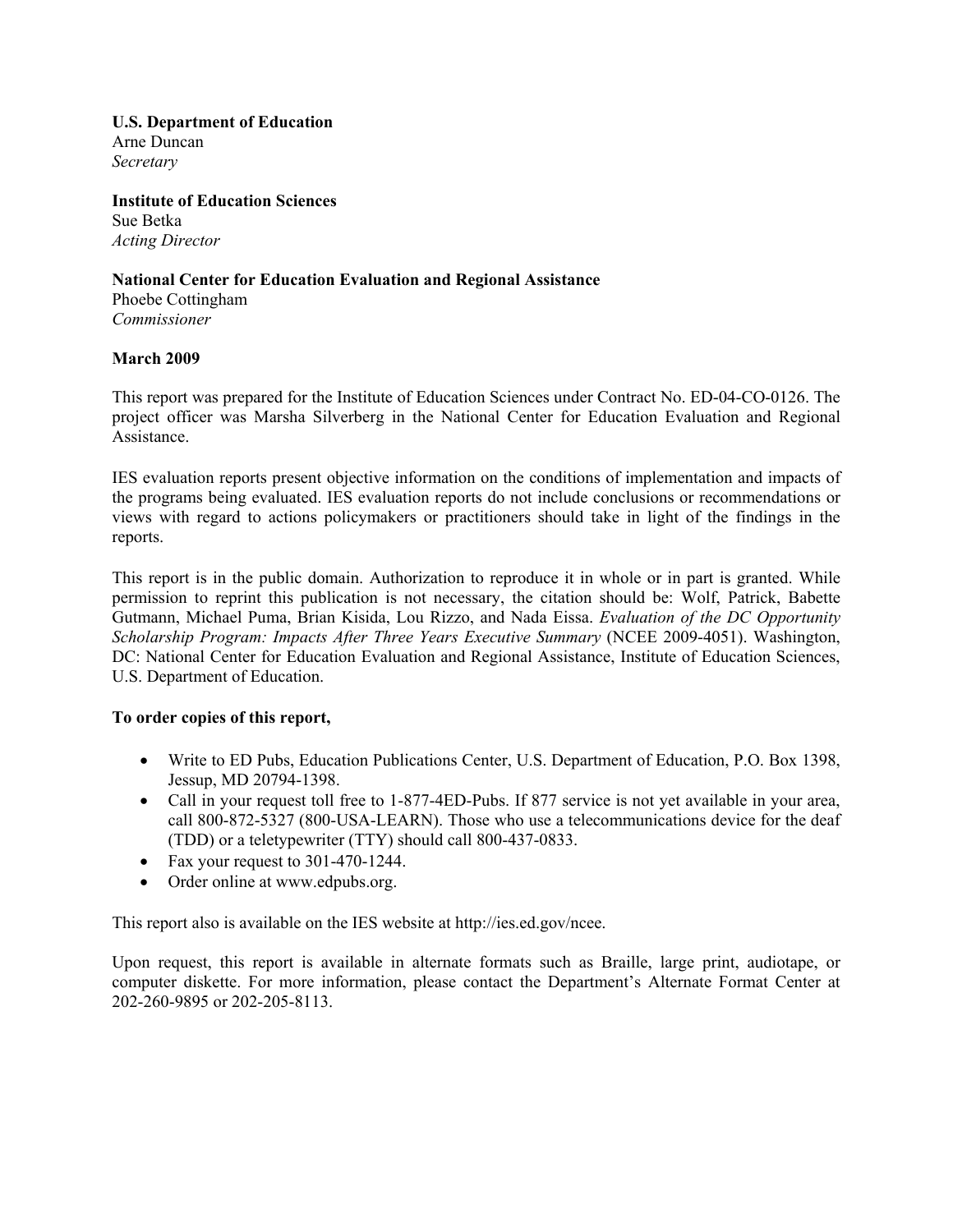This report is the fifth of a series of annual reports mandated by Congress. We gratefully acknowledge the contributions of a significant number of individuals in its preparation and production.

Staff from the Washington Scholarship Fund provided helpful information and have always been available to answer our questions.

We are also fortunate to have the advice of an Expert Advisory Panel. Members include: Julian Betts, University of California, San Diego; Thomas Cook, Northwestern University; Jeffrey Henig, Columbia University; William Howell, University of Chicago; Guido Imbens, Harvard University; Rebecca Maynard, University of Pennsylvania; and Larry Orr, formerly of Abt Associates and now an independent consultant.

The challenging task of assembling the analysis files was capably undertaken by Yong Lee, Quinn Yang, and Yu Cao at Westat. The management and conduct of the data collection was performed by Juanita Lucas-McLean and Sabria Hardy of Westat. Expert editorial and production assistance was provided by Evarilla Cover and Saunders Freeland of Westat. Jeffery Dean of the University of Arkansas ably assisted with the intermediate outcomes analysis and the drafting of chapter 4 and appendix F.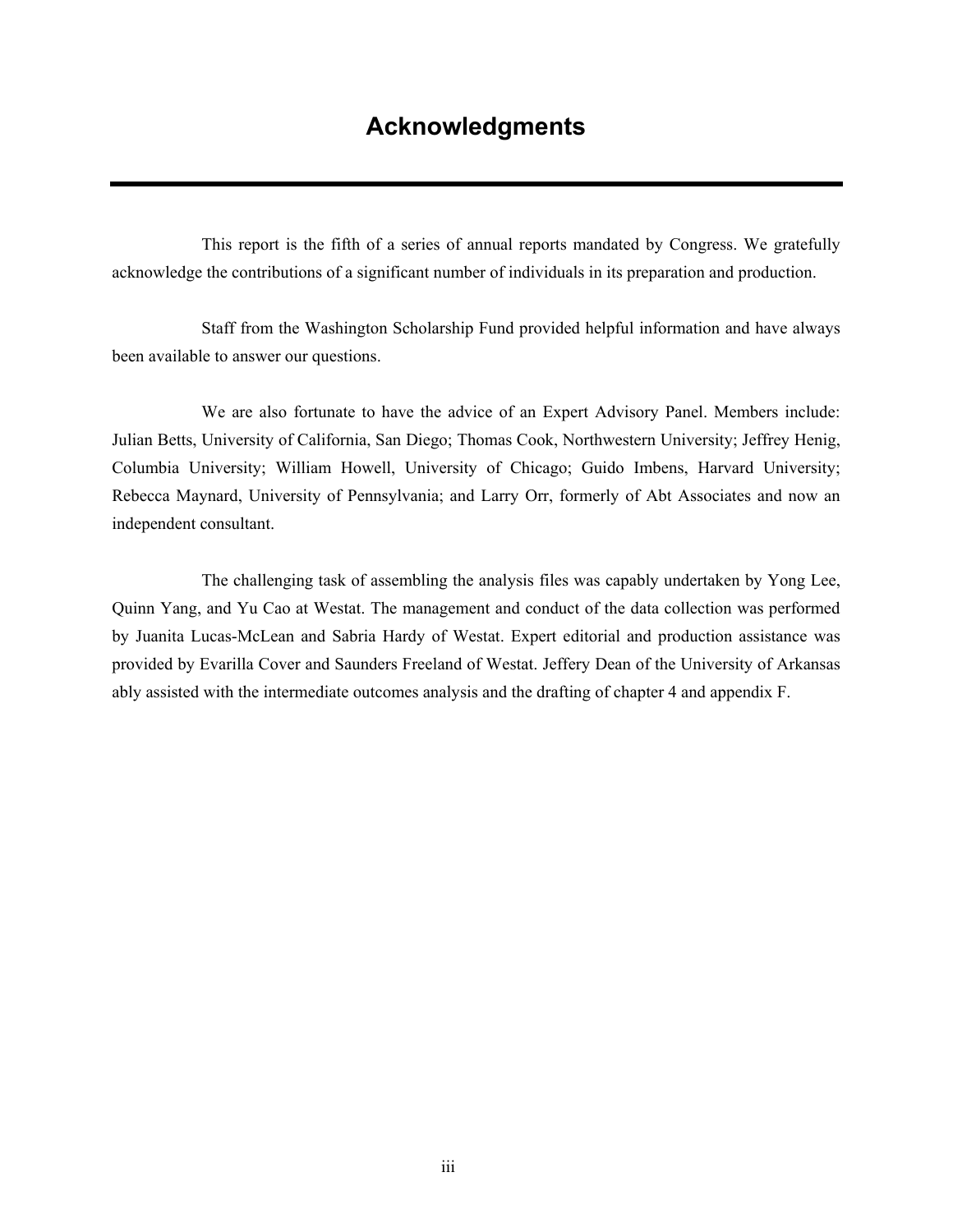## **Disclosure of Potential Conflicts of Interests**[1](#page-4-0)

The research team for this evaluation consists of a prime contractor, Westat, and two subcontractors, Patrick Wolf (formerly at Georgetown University) and his team at the University of Arkansas Department of Education Reform and Michael Puma of Chesapeake Research Associates (CRA). None of these organizations or their key staff has financial interests that could be affected by findings from the evaluation of the DC Opportunity Scholarship Program (OSP). No one on the sevenmember Technical Working Group convened by the research team once a year to provide advice and guidance has financial interests that could be affected by findings from the evaluation.

<span id="page-4-0"></span><sup>&</sup>lt;sup>1</sup> Contractors carrying out research and evaluation projects for IES frequently need to obtain expert advice and technical assistance from individuals and entities whose other professional work may not be entirely independent of or separable from the particular tasks they are carrying out for the IES contractor. Contractors endeavor not to put such individuals or entities in positions in which they could bias the analysis and reporting of results, and their potential conflicts of interest are disclosed.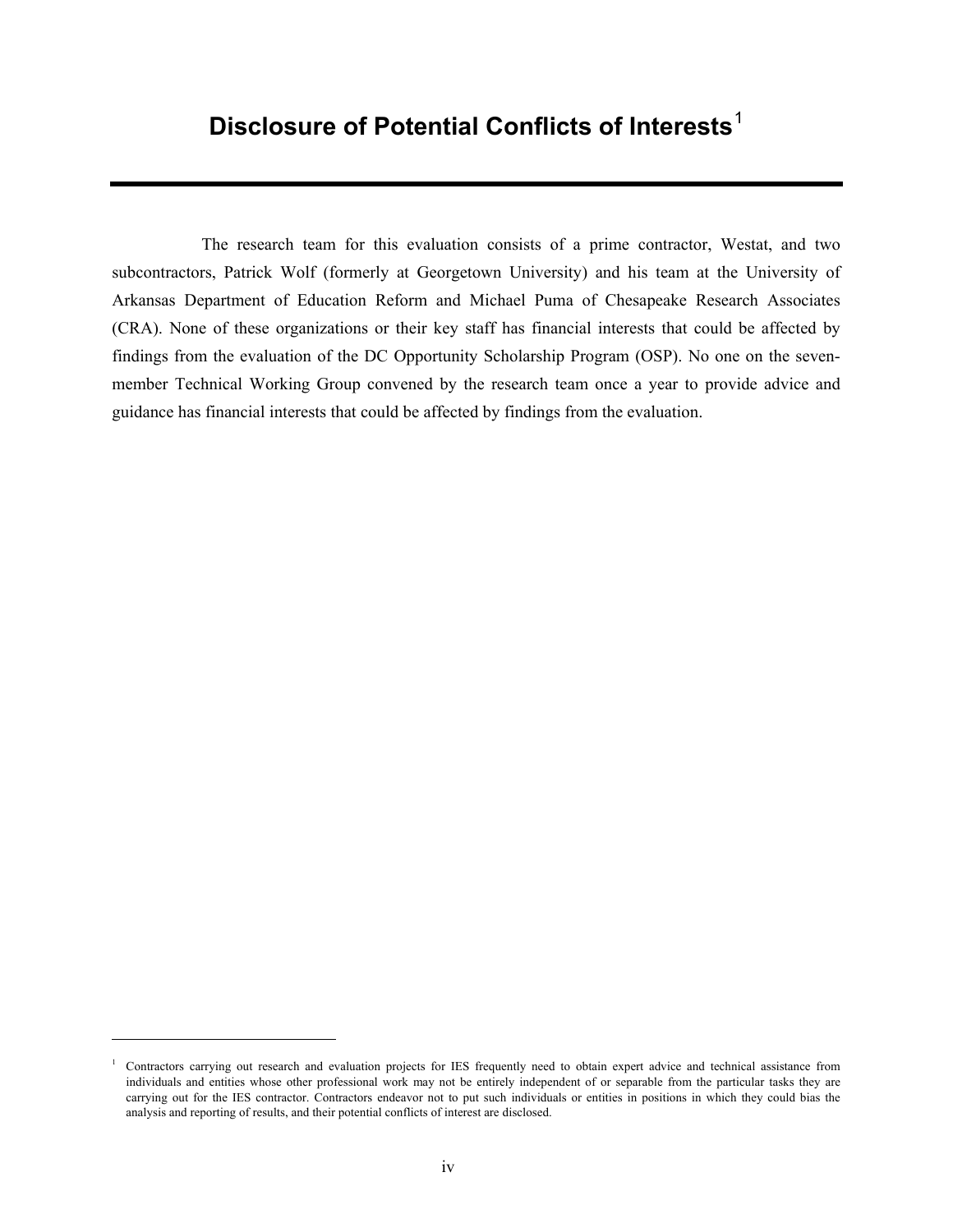## **Executive Summary**

The *District of Columbia School Choice Incentive Act of 2003,* passed by Congress in January 2004, established the first federally funded, private school voucher program in the United States. As part of this legislation, Congress mandated a rigorous evaluation of the impacts of the Program, now called the DC Opportunity Scholarship Program (OSP). This report presents findings from the evaluation of the impacts 3 years after families who applied were given the option to move from a public school to a participating private school of their choice.

The evaluation is based on a randomized controlled trial design that compares the outcomes of eligible applicants randomly assigned to receive (treatment group) or not receive (control group) a scholarship through a series of lotteries. The main findings of the evaluation so far include:

- **After 3 years, there was a statistically significant positive impact on reading test scores, but not math test scores.** Overall, those offered a scholarship were performing at statistically higher levels in reading—equivalent to 3.1 months of additional learning—but at similar levels in math compared to students not offered a scholarship (table 3). Analysis in prior years indicated no significant impacts overall on either reading or math achievement.
- **The OSP had a positive impact overall on parents' reports of school satisfaction and safety** (figures 3 and 4)**, but not on students' reports** (figures 3 and 4). Parents were more satisfied with their child's school (as measured by the percentage giving the school a grade of A or B) and viewed their child's school as safer and more orderly if the child was offered a scholarship. Students had a different view of their schools than did their parents. Reports of safety and school climate were comparable for students in the treatment and control groups. Overall, student satisfaction was unaffected by the Program.
- **This same pattern of findings holds when the analysis is conducted to determine the impact of** *using* **a scholarship rather than being** *offered* **a scholarship.** Fourteen percent of students in our impact sample who were randomly assigned by lottery to receive a scholarship and who responded to year 3 data collection chose not to use their scholarship at any point over the 3-year period after applying to the Program.<sup>[1](#page-5-0)</sup> We use a common statistical technique to take those "never users" into account; it assumes that the students had zero impact from the OSP, but it does not change the statistical significance of the original impact estimates. Therefore, the positive impacts on reading achievement, parent views of school safety and climate, and parent views of

<span id="page-5-0"></span>This 14 percent "never user" rate among year 3 respondents in the impact sample differs from the 25 percent "never user" rate for the impact sample as a whole (Figure 1) because scholarship "never users" in the impact sample responded to year 3 data collection events at lower rates than did scholarship "ever users."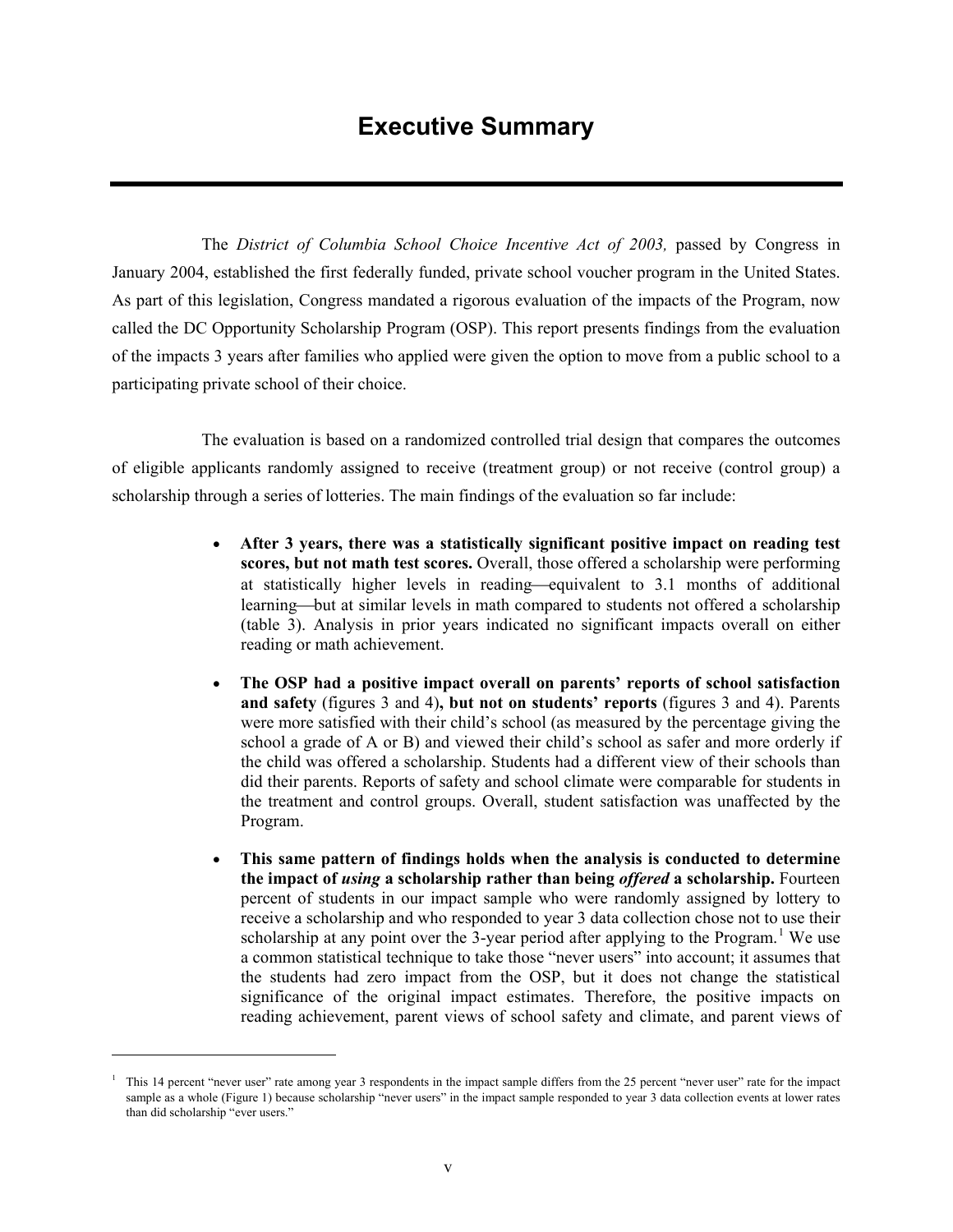satisfaction all increase in size, and there remains no impact on math achievement and no overall impact on students' perceptions of school safety and climate or satisfaction from using an OSP scholarship.

- **The OSP improved reading achievement for 5 of the 10 subgroups examined.** [2](#page-6-0) Being offered or using a scholarship led to higher reading test scores for participants who applied from schools that were not classified as "schools in need of improvement" (non-SINI). There were also positive impacts for students who applied to the Program with relatively higher levels of academic performance, female students, students entering grades K-8 at the time of application, and students from the first cohort of applicants. These impacts translate into 1/3 to 2 years of additional learning growth. However, the positive subgroup reading impacts for female students and the first cohort of applicants should be interpreted with caution, as reliability tests suggest that they could be false discoveries.
- **No achievement impacts were observed for five other subgroups of students, including those who entered the Program with relative academic disadvantage.**  Subgroups of students who applied from SINI schools (designated by Congress as the highest priority group for the Program) or were in the lower third of the test score distribution among applicants did not demonstrate significant impacts on reading test scores if they were offered or used a scholarship. In addition, male students, those entering high school grades upon application, and those in application cohort 2 showed no significant impacts in either reading or math after 3 years.

#### **DC Opportunity Scholarship Program**

 $\overline{a}$ 

The purpose of the new scholarship program was to provide low-income residents, particularly those whose children attend schools in need of improvement or corrective action under the *Elementary and Secondary Education Act*, with "expanded opportunities to attend higher performing schools in the District of Columbia" (Sec. 303). The scholarship, worth up to \$7,500, could be used to cover the costs of tuition, school fees, and transportation to a participating private school. The statute also prescribed how scholarships would be awarded: (1) in a given year, if there are more eligible applicants than available scholarships or open slots in private schools, scholarships are to be awarded by random selection (e.g., by lottery), and (2) priority for scholarships is given first to students attending SINI public schools and then to families that lack the resources to take advantage of school choice options.

<span id="page-6-0"></span><sup>&</sup>lt;sup>2</sup> The subgroups that are analyzed in this study were designated prior to the collection and analysis of data and are of particular policy interest based on the Program statute and education policy literature. The subgroups are: (1) whether students attended a school designated as in need of improvement (SINI) under the *No Child Left Behind Act* prior to application to the Program—students were either attending a SINI-ever or SINI-never school; (2) whether students were relatively lower performing or relatively higher performing at baseline—students were either in the bottom one-third or the top two-thirds of the test score distribution; (3) student gender; (4) whether students were entering grades K-8 or 9- 12 at the time of application; and (5) whether students were in application cohort 1 (applied in 2004) or application cohort 2 (applied in 2005).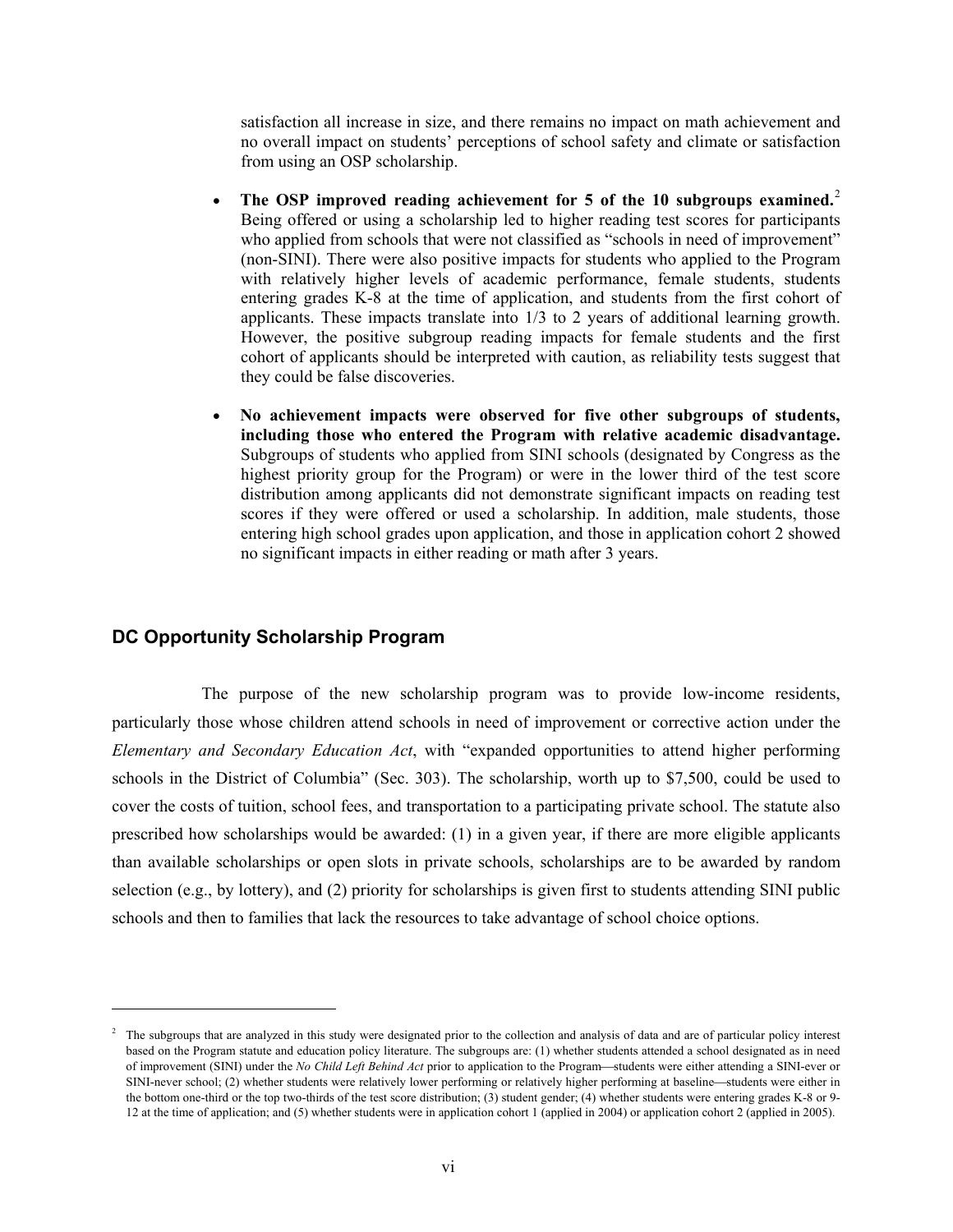The Program is operated by the Washington Scholarship Fund (WSF). To date, there have been five rounds of applications to the OSP (table 1). Applicants in spring 2004 (cohort 1) and spring 2005 (cohort 2) represent the majority of Program applicants; the evaluation sample was drawn from these two groups.<sup>[3](#page-7-0)</sup> A smaller number of applicants in spring 2006 (cohort 3), spring 2007 (cohort 4), and spring 2008 (cohort 5) were recruited and enrolled by WSF in order to keep the Program operating at capacity each year.

|               |                                              |               | Cohort 3       |               |
|---------------|----------------------------------------------|---------------|----------------|---------------|
|               |                                              |               | (Spring 2006), |               |
|               |                                              |               | Cohort 4       |               |
|               |                                              | Total         | (Spring 2007), |               |
| Cohort 1      | Cohort 2                                     | Cohort 1 and  | and Cohort 5   | Total, All    |
| (Spring 2004) |                                              | Cohort 2      |                | Cohorts       |
| 2,692         | 3,126                                        | 5,818         | 2,034          | 7,852         |
| 1,848         | 2,199                                        | 4,047         | 1,284          | 5,331         |
| 1,366         | 1,088                                        | 2,454         | 1,284          | 3,738         |
| 1,027         | 797                                          | 1,824         | 1,057          | 2,881         |
| 919           | 797                                          | 1,716         | <b>NA</b>      | 1,716         |
| 788           | 684                                          | 1,472         | 333            | 1,805         |
| 678           | 581                                          | 1,259         | 671            | 1,930         |
| 496           | 411                                          | 909           | 807            | 1,714         |
|               | Scholarship users in initial year of receipt | (Spring 2005) |                | (Spring 2008) |

#### **Table 1. OSP Applicants by Program Status, Cohorts 1 Through 5, Years 2004-2008**

NOTES: Because most participating private schools closed their enrollments by mid-spring, applicants generally had their eligibility determined based on income and residency, and the lotteries were held prior to the administration of baseline tests. Therefore, baseline testing was not a condition of eligibility for most applicants. The exception was applicants entering the highly oversubscribed grades 6-12 in cohort 2. Those who did not participate in baseline testing were deemed ineligible for the lottery and were not included in the eligible applicant figure presented above, though they were counted in the applicant total. In other words, the cohort 2 applicants in grades 6-12 had to satisfy income, residency, and baseline testing requirements before they were designated eligible applicants and entered in the lottery.

The initial year of scholarship receipt was fall 2004 for cohort 1, fall 2005 for cohort 2, fall 2006 for cohort 3, fall 2007 for cohort 4, and fall 2008 for cohort 5.

SOURCES: OSP applications and WSF's enrollment and payment files.

#### **Mandated Evaluation of the OSP**

 $\overline{a}$ 

In addition to establishing the OSP, Congress mandated an independent evaluation of it be conducted, with annual reports on the progress of the study. The legislation indicated the evaluation should analyze the effects of the Program on various academic and nonacademic outcomes of concern to policymakers and use ". . . the strongest possible research design for determining the effectiveness" of the

<span id="page-7-0"></span><sup>3</sup> Descriptive reports on each of the first 2 years of implementation and cohorts of students have been previously prepared and released (Wolf, Gutmann, Eissa, Puma, and Silverberg 2005; Wolf, Gutmann, Puma, and Silverberg 2006) and are available on the Institute of Education Sciences' website at http://ies.ed.gov/ncee.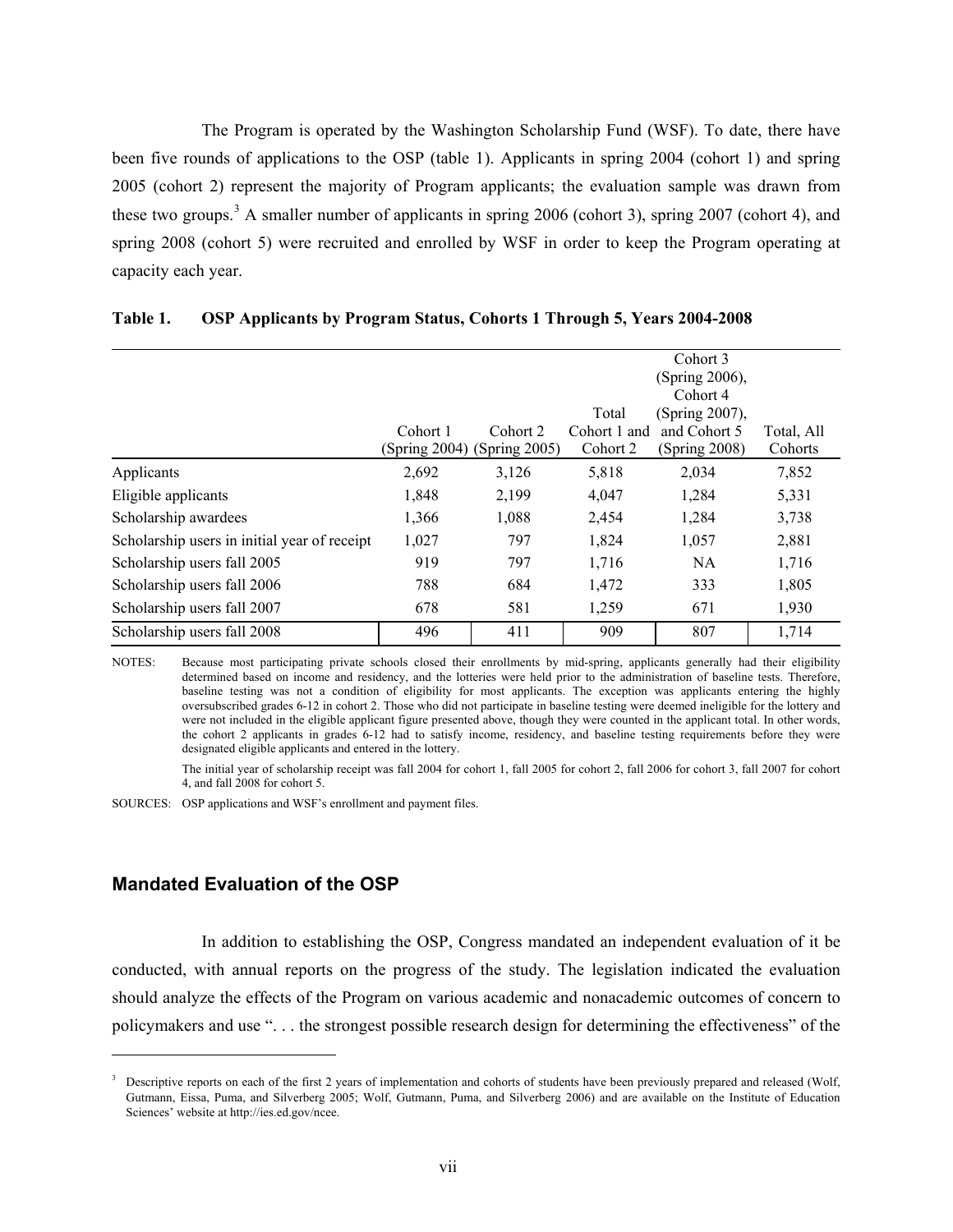Program. The current evaluation was developed to be responsive to these requirements. In particular, the foundation of the evaluation is a randomized controlled trial (RCT) that compares outcomes of eligible applicants (students and their parents) randomly assigned to receive or not receive a scholarship. This decision was based on the mandate to use rigorous evaluation methods, the expectation that there would be more applicants than funds and private school spaces available, and the statute's requirement that random selection be the vehicle for determining who receives a scholarship. An RCT design is widely viewed as the best method for identifying the independent effect of programs on subsequent outcomes (e.g., Boruch, de Moya, and Snyder 2002, p. 74). Random assignment has been used by researchers conducting impact evaluations of other scholarship programs in Charlotte, NC; New York City; Dayton, OH; and Washington, DC (Greene 2001; Howell et al. 2002; Mayer et al. 2002).

The recruitment, application, and lottery process conducted by WSF with guidance from the evaluation team created the foundation for the evaluation's randomized trial and determined the group of students for whom impacts of the Program are analyzed in this report. Because the goal of the evaluation was to assess both the short-term and longer term impacts of the Program, it was necessary to focus the study on early applicants to the Program (cohorts 1 and 2) whose outcomes could be tracked over at least 3 years during the evaluation period. During the first 2 years of recruitment, WSF received applications from 5,818 students. Of these, approximately 70 percent (4,047 of 5,818) were eligible to enter the Program (table 1). Of the total pool of eligible applicants, 2,308 students who were attending public schools or were rising kindergarteners entered lotteries (492 in cohort 1; 1,816 in cohort 2), resulting in 1,387 students assigned to the treatment condition and 921 assigned to the control condition. These students constitute the evaluation's impact analysis sample and represent three-quarters of all students in cohorts 1 and 2 who were not already attending a private school when they applied to the OSP.

Data are collected from the impact sample each year, starting with the spring in which students applied to the OSP (baseline) and each spring thereafter. These data include assessments of student achievement in reading and mathematics using the Stanford Achievement Test version 9 (SAT- $9$ ,<sup>[4](#page-8-0)</sup> surveys of parents, and surveys of students in grade 4 and above—administered by the evaluation team in central District of Columbia (DC) locations on Saturdays or weekday evenings because neither the public nor private schools would allow data collection on their campuses during the school day. In addition, the evaluation surveys all DC public and private schools each spring in order to address the statute's interest in understanding how the schools are responding to the OSP.

<span id="page-8-0"></span> $\overline{a}$ <sup>4</sup> *Stanford Abbreviated Achievement Test (Form S)*, Ninth Edition. San Antonio, TX: Harcourt Educational Measurement, Harcourt Assessment, Inc., 1997.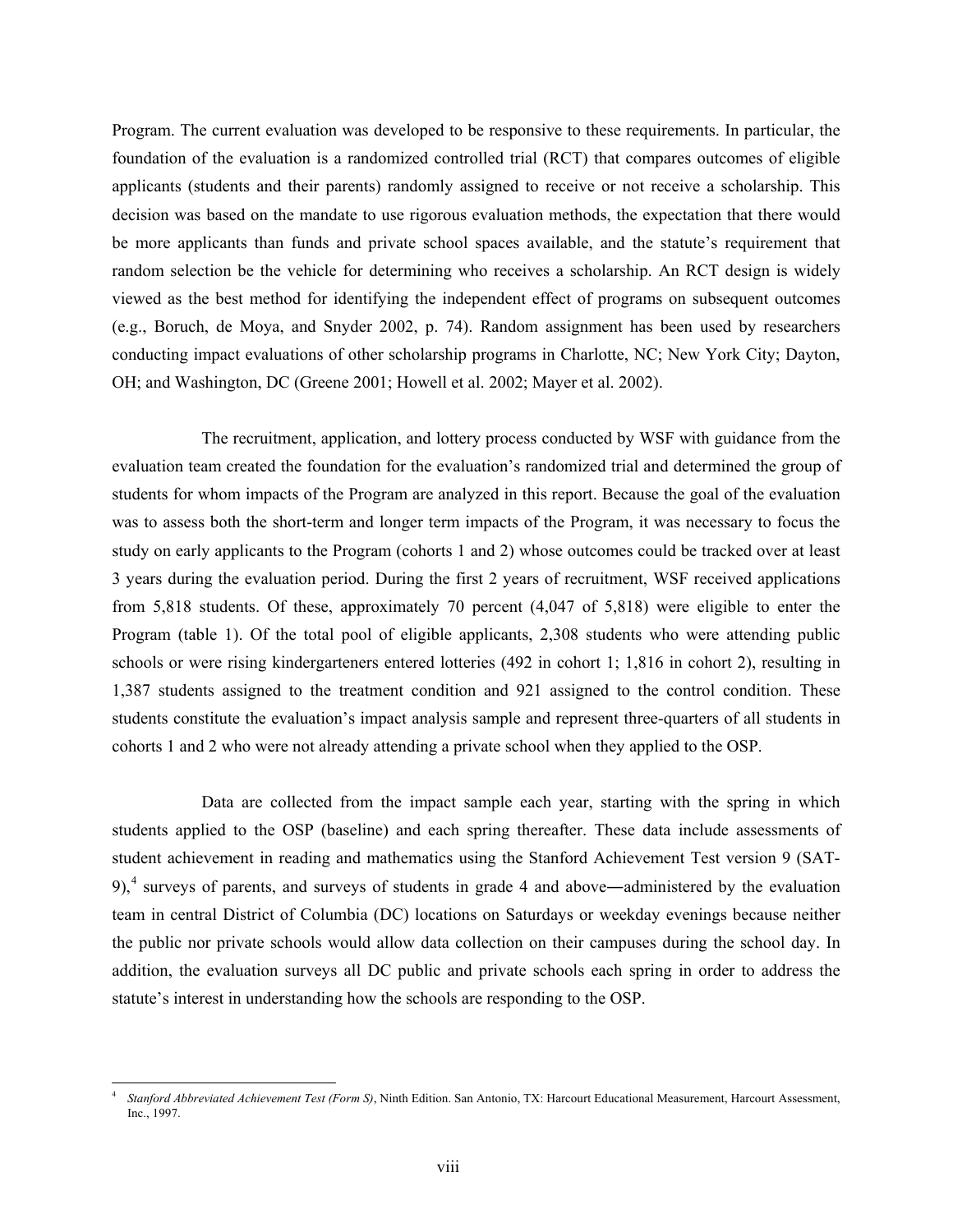#### **Participation in the OSP**

In interpreting the impacts of the OSP, it is useful to examine the characteristics of the private schools that participate in the Program and the extent to which students offered scholarships (the treatment group) moved into and out of them during the first 3 years.

#### *School Participation*

The private schools participating in the OSP represent the choice set available to parents whose children received scholarships. That group of schools had mostly stabilized by the 2005-06 school year. The schools that offered the most slots to OSP students, and in which OSP students and the impact sample's treatment group were clustered, have characteristics that differed somewhat from the average participating OSP school. Although 56 percent of all participating schools were faith-based (39 percent were part of the Catholic Archdiocese of Washington), 82 percent of the treatment group attended a faithbased school, with 59 percent of them attending the 22 participating Catholic parochial schools (table 2). Twenty-two percent of treatment group students were attending a school that charged tuition above the statutory cap of \$7,500 during their third year in the Program (table 2) even though 38 percent and 46 percent of participating schools charged tuitions above that cap in 2006-07 and 2007-08, respectively.

#### **Table 2. Features of Participating OSP Private Schools Attended by the Treatment Group in Year 3**

| Characteristic                                                             | Weighted<br>Mean | Highest   | Lowest    | Valid N |
|----------------------------------------------------------------------------|------------------|-----------|-----------|---------|
| Archdiocesan Catholic schools (percent<br>of treatment students attending) | 59.2             | <b>NA</b> | NA        | 66      |
| Other faith-based schools (percent of<br>treatment students attending)     | 22.5             | <b>NA</b> | <b>NA</b> | 66      |
| Charging over \$7,500 tuition (percent of<br>treatment students attending) | 22.3             | <b>NA</b> | <b>NA</b> | 48      |
| Tuition                                                                    | \$6,620          | \$29,902  | \$3,600   | 48      |
| Enrollment                                                                 | 260.5            | 1,072     | 10        | 43      |
| Student $N$                                                                | 701              |           |           |         |

NOTES: "Valid *N*" refers to the number of schools for which information on a particular characteristic was available. When a tuition range was provided, the mid-point of the range was used. The weighted mean was generated by associating each student with the characteristics of the school he/she was attending, and then computing the average of these student-level characteristics.

SOURCE: OSP School Directory information, 2004-05, 2005-06, 2006-07, and 2007-08, Washington Scholarship Fund.

While the characteristics of the participating private schools are important considerations for parents, in many respects it is how the schools differ from the public school options available to them that matters most. In the third year after applying to the OSP, students in the treatment and control groups did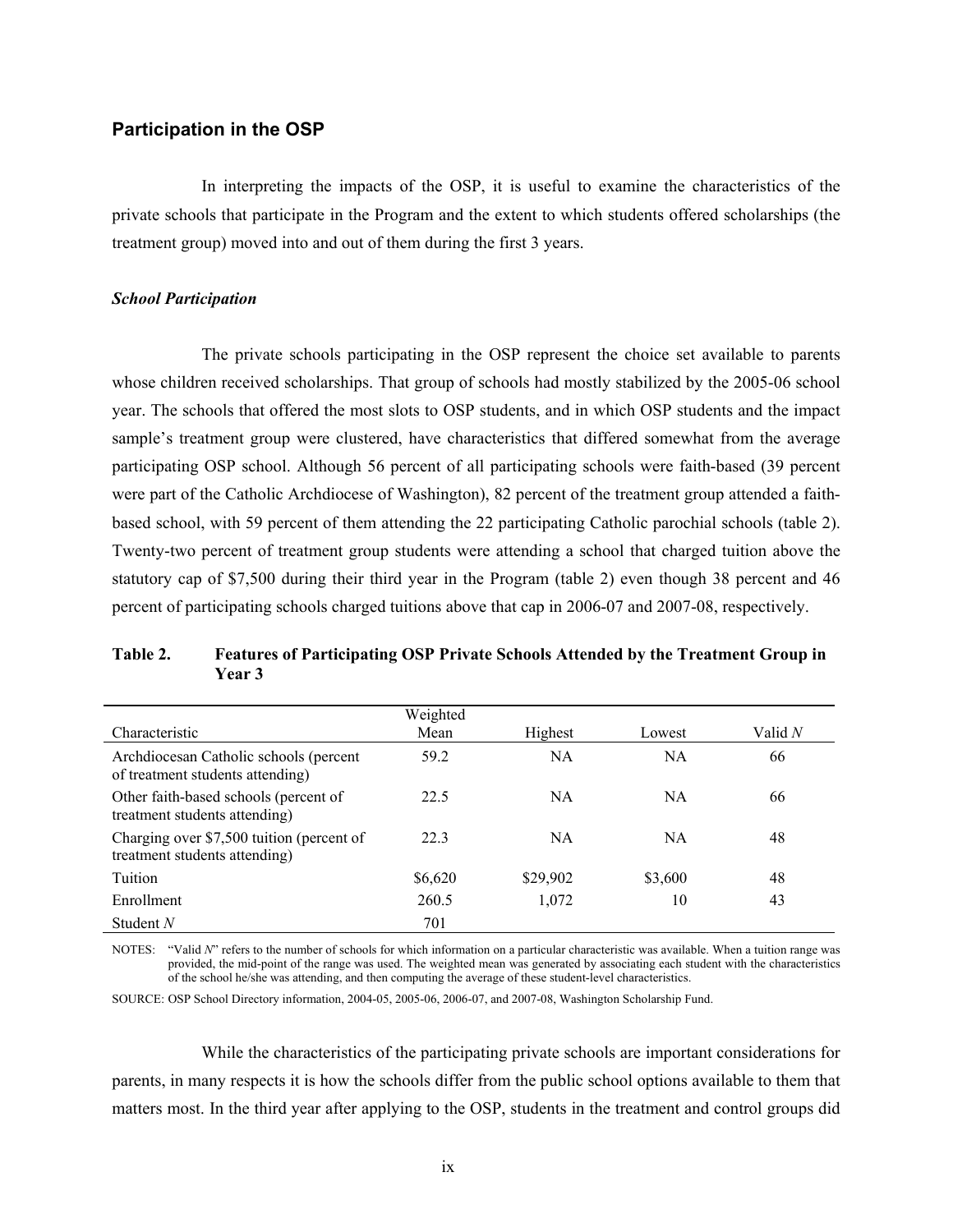not differ significantly regarding the proportion attending schools that offered a separate library (88 vs. 91 percent), gyms (71 and 72 percent), and art programs (89 and 87 percent). There were the following statistically significant differences (at the .01 level):

- Students in the treatment group were more likely than those in the control group to attend schools with a computer lab (96 vs. 87 percent), with special programs for advanced learners (48 vs. 32 percent), and that offered a music program (89 vs. 82 percent).
- Students in the treatment group were less likely than the control group to attend a school with a cafeteria facility (79 vs. 88 percent) or a nurse's office (30 vs. 81 percent).
- Students in the treatment group were also less likely than those in the control group to attend a school that offered special programs for non-English speakers (26 vs. 57 percent), special programs for students with learning problems (71 vs. 88 percent), counselors (69 vs. 82 percent), tutors (50 vs. 67 percent), and after-school programs (86 vs. 92 percent).

#### *Student Participation*

As has been true in similar programs, not all students offered an OSP scholarship actually used it to enroll in a private school. For students assigned to the treatment group, during the first 3 years of the Program (figure 1):

- 25 percent (346 out of 1,387 students) of those offered an OSP scholarship never used it;
- 34 percent (473 students) used their scholarship during some but not all of the first 3 years after the award; and
- The remaining 41 percent (568 students) used their scholarship consistently for the entire 3 years after the lottery.

The reasons for not using the scholarship—either initially or consistently—varied. The most common reasons cited by parents whose child never used their scholarship at anytime in year 3 and who completed surveys were (figure 2):

- Lack of available space in the private school they wanted their child to attend (22) percent of these parents);
- Child moved out of DC (21 percent of these parents);
- Child was accepted into a public charter school (19 percent of these parents); and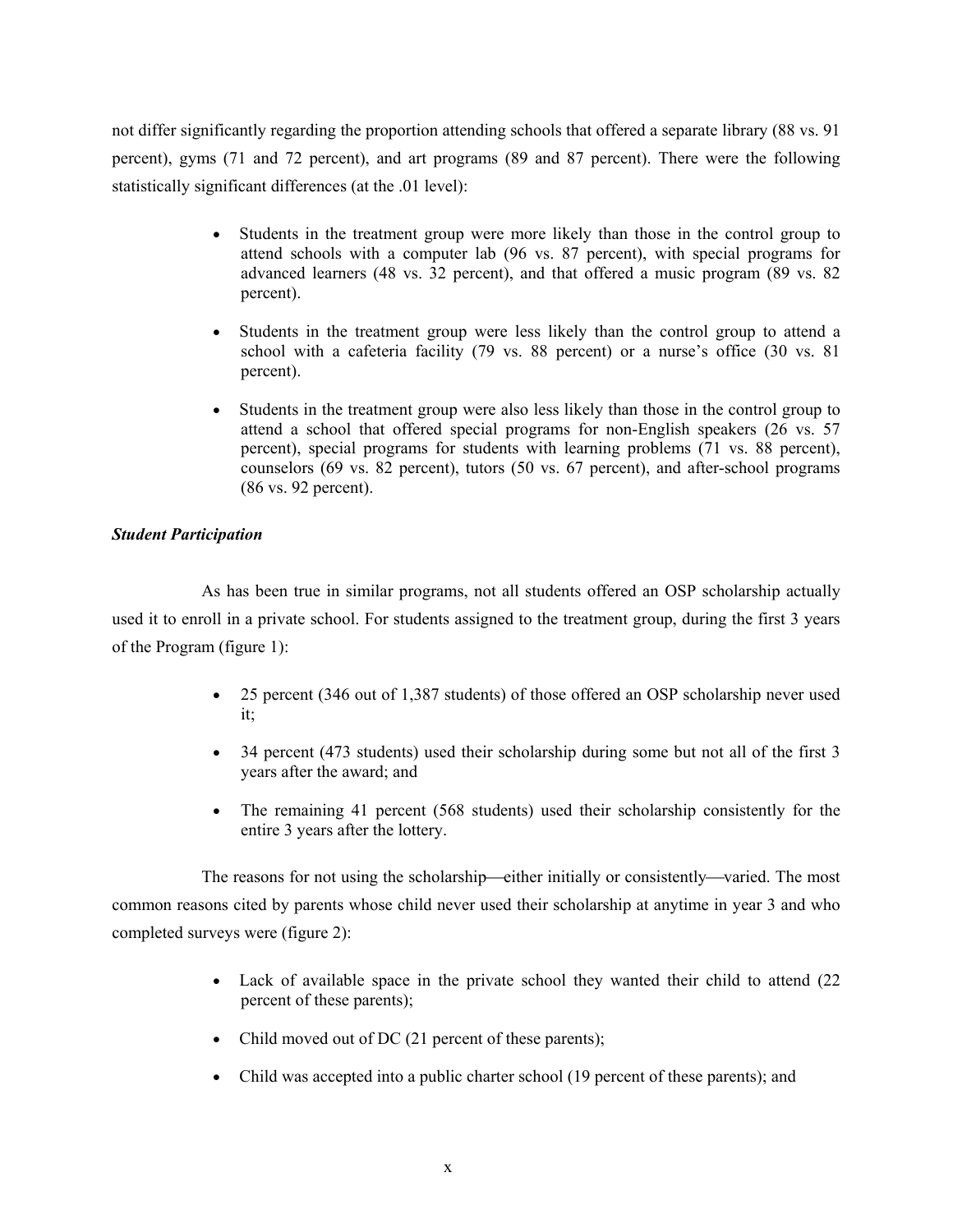• Participating schools did not offer services for their child's learning or physical disability or other special needs (16 percent of these parents).



**Figure 1. Proportions of Treatment Group Students Who Experienced Various Categories of Usage in First 3 Years**

NOTES: Data are not weighted. Valid  $N = 1,387$ . Students were identified as scholarship users based upon information from WSF's payment files. Because some schools use a range of tuitions and some students had alternative sources of funding, students were classified as full users if WSF made payments on their behalf that equaled at least 80 percent of the school's annual tuition. Otherwise, students were identified as partial users (1 percent to 79 percent of tuition paid) or nonusers (no payments).

The most common responses given by parents whose child initially used a scholarship in year 3 but dropped out of the OSP include:

- Lack of academic support that the child needed (39 percent of these parents);
- "Child did not like the private school" (25 percent);
- There was another private school the child liked better (13 percent);
- Work at the private school was too hard (11 percent);
- It was too difficult to get the child to the private school each day (11 percent); and
- The discipline or rules at the private school were too strict (7 percent).

SOURCES: OSP applications and WSF's payment files.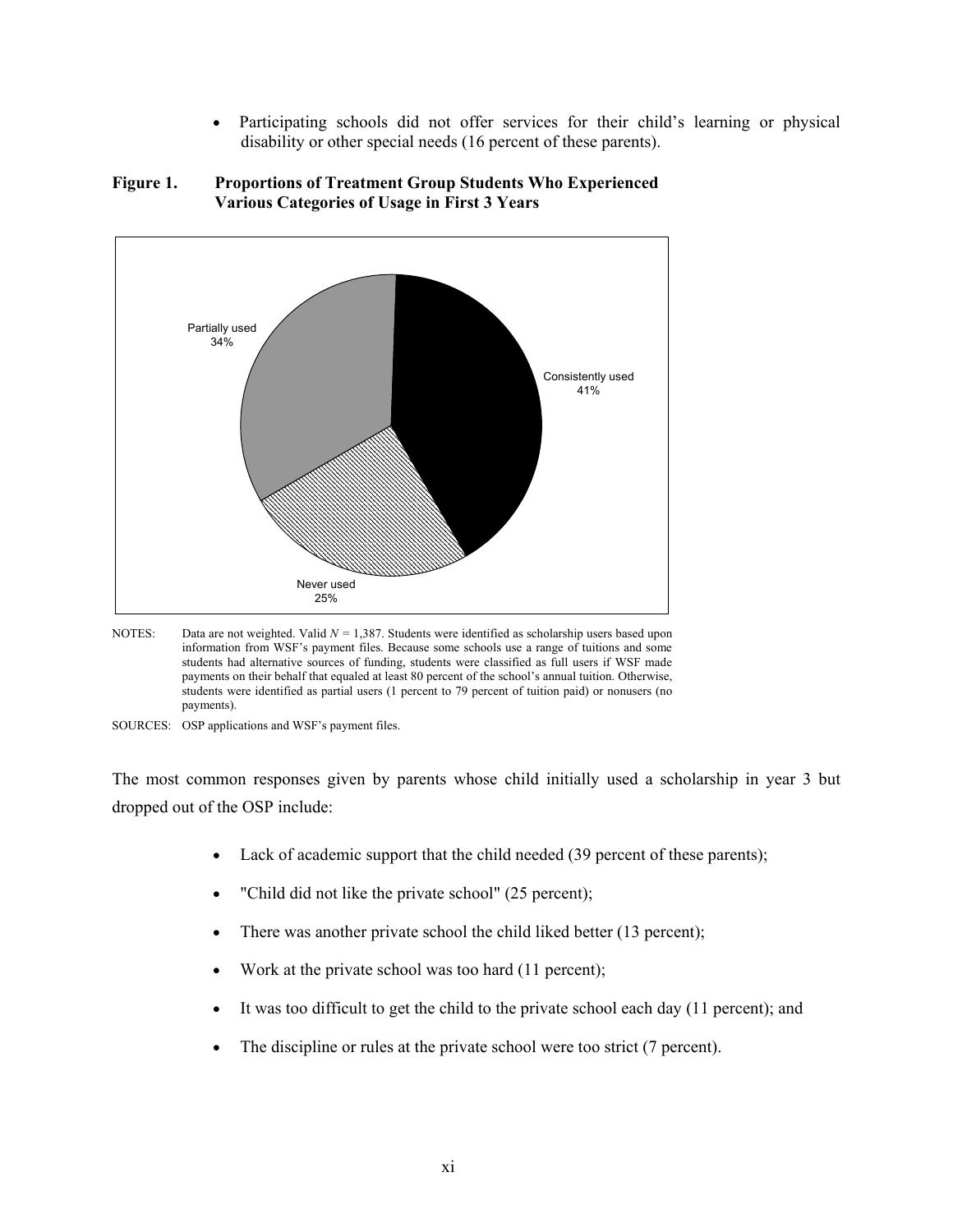

#### **Figure 2. Most Common Reasons Given by Parents for Declining to Use the OSP Scholarship in Year 3**

NOTES: Responses are unweighted. Respondents were able to select multiple responses, which generated a total of 180 responses provided by 153 parents. This equates to an average of 1.2 responses per parent.

SOURCE: Impact Evaluation Parent Surveys.

 $\overline{a}$ 

Students who were partial users were more likely to have special needs and those entering the higher grades averaged lower baseline test scores than students who participated consistently across the 3 years.<sup>[5](#page-12-0)</sup>

Students who never used the OSP scholarship offered to them, or who did not use the scholarship consistently, could have found their way into other (non-OSP-participating) private schools, public charter schools, or traditional DC public schools. The same alternatives were available to students who applied to the OSP but were never offered a scholarship (the impact sample's control group). Both the treatment and control groups moved between public (both traditional and charter) and private schools or between SINI and non-SINI schools. As a result, over the 3 years after they applied to the OSP:

> Among the treatment group, 3 percent remained in the same school they were in when they applied to the Program; 46 percent switched schools once; 40 percent switched schools twice; and 11 percent switched three times.

<span id="page-12-0"></span><sup>&</sup>lt;sup>5</sup> At baseline, partial users in grades 9-12 were lower performing in reading (27 National Percentile Ranks (NPRs) vs. 40 NPRs for full users, statistically significant at the .05 level) and in math (29 NPRs vs. 49 NPRs for full users, statistically significant at the .01 level); partial users in grades 6-8 were lower performing in math (34 NPRs vs. 41 NPRs for full users, statistically significant at the .01 level); and partial users were more likely to have special needs (5 percent vs. 10 percent for full users, statistically significant at the .05 level).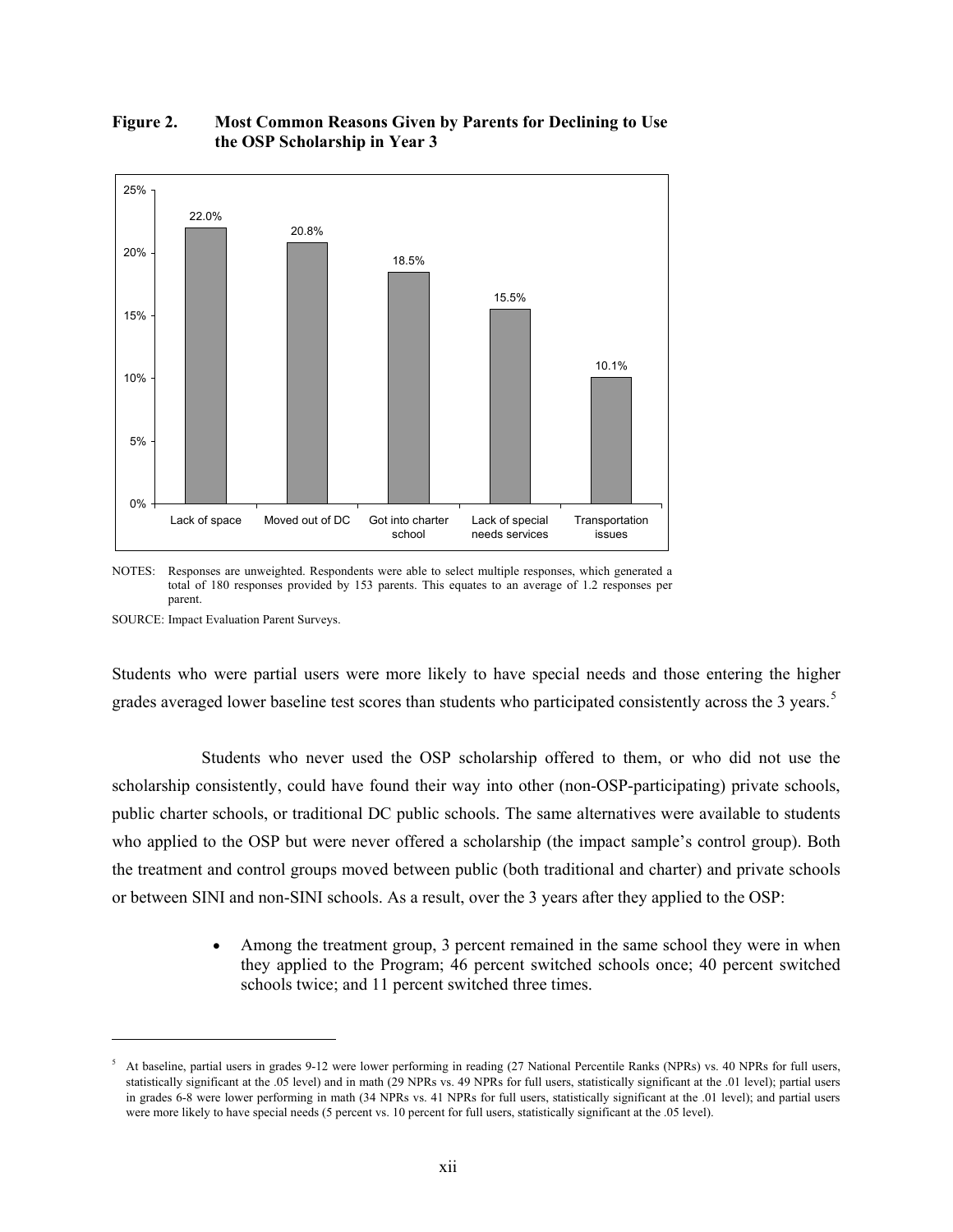Among the control group, 15 percent remained in the same school they were in when they applied to the Program; 40 percent switched schools once; 37 percent switched schools twice; and 8 percent switched three times.

These patterns of student mobility are important because previous studies suggest that switching schools has an initial short-term negative effect on student achievement (Hanushek, Kain, and Rivkin 2004).

#### **Impact of the Program After 3 Years: Key Outcomes**

The statute that authorized the OSP mandated that the Program be evaluated with regard to its impact on student test scores and school safety, as well as the "success" of the Program, which, in the design of this study, includes satisfaction with school choices. The impacts of the Program on these outcomes are presented in two ways: (1) the impact of the *offer* of an OSP scholarship, derived straight from comparing outcomes of the treatment and control groups, and (2) the impact of *using* an OSP scholarship, calculated from the unbiased treatment-control group comparison, but statistically adjusting for students who declined to use their scholarships.<sup>[6](#page-13-0)</sup> The main focus of this study was on the overall group of students, with a secondary interest in students who applied from SINI schools, followed by other subgroups of students (e.g., defined by their academic performance at application, their gender, or their grade level).

Previous reports released in spring 2007 and spring 2008 indicated that 1 and 2 years after application, there were no statistically significant impacts on overall academic achievement or on student perceptions of school safety or satisfaction (Wolf et al. 2007; Wolf et al. 2008). Parents were more satisfied if their child was in the Program and viewed their child's school as safer and more orderly. Among the secondary analyses of subgroups, there were impacts on math test scores in year 1 for students who applied from non-SINI schools and those with relatively higher pre-Program test scores, and impacts in reading test scores (but not math) in year 2 for those same two subgroups plus students who applied in the first year of Program implementation. However, these findings were no longer statistically significant when subjected to a reliability test to adjust for the multiple comparisons of treatment and control group students across 10 subgroups; the results may be "false discoveries" and should therefore be interpreted and used with caution. Throughout this report, the phrases "appears to have an impact" and "may have

<span id="page-13-0"></span><sup>6</sup> This analysis uses straightforward statistical adjustments to account not only for the approximately 14 percent of impact sample year 3 respondents who received the offer of a scholarship but declined to use it over the 3-year period after application (the "never users"), but also the estimated 1.6 percent of the control group who never received a scholarship offer but who, by virtue of having a sibling with an OSP scholarship, ended up in a participating private school (we call this "program-enabled crossover"). These adjustments increase the size of the scholarship offer effect estimates, but do not alter the statistical significance of the impact estimate.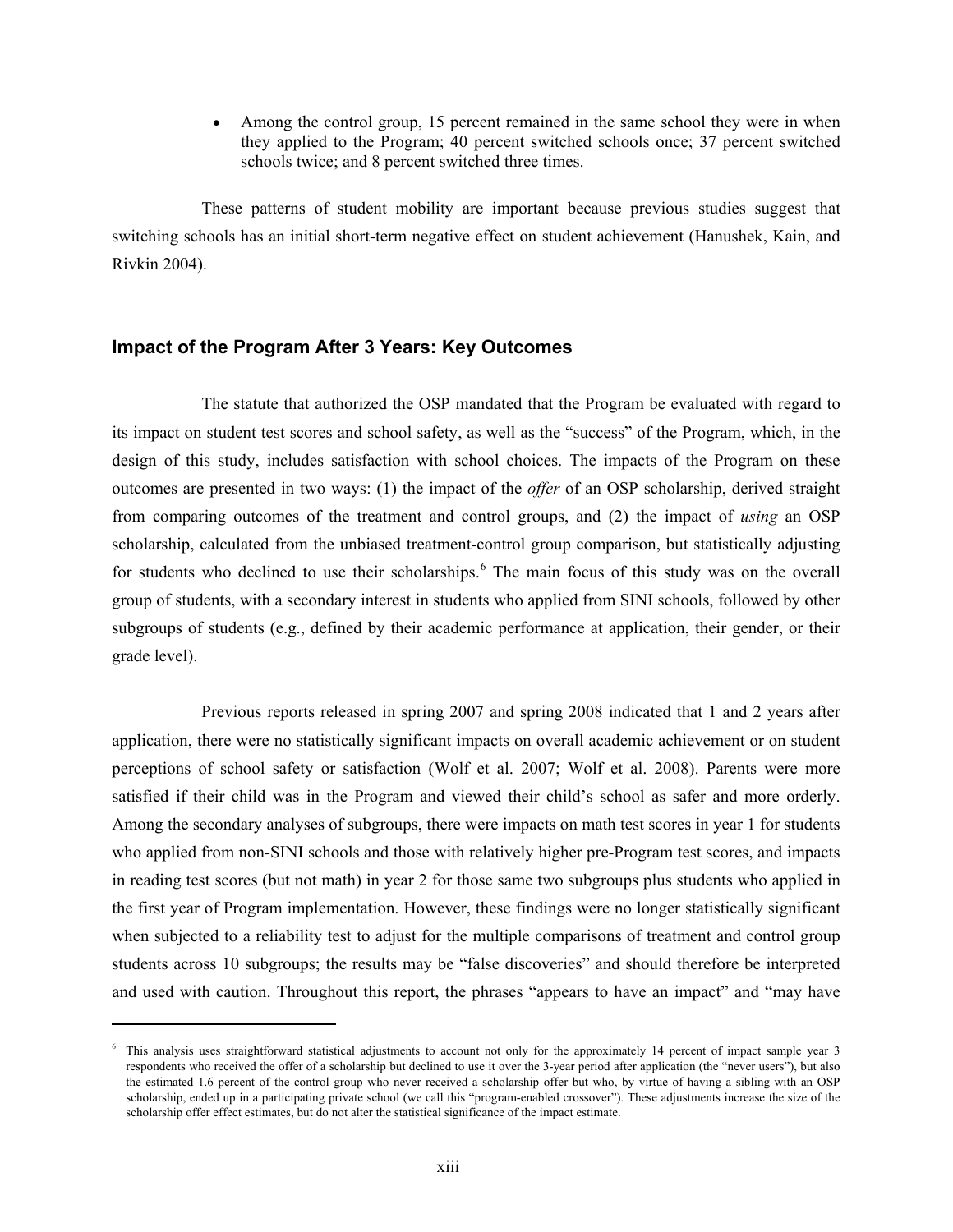had an impact" are used to caution readers regarding statistically significant impacts that may have been false discoveries.

The analyses in this report were conducted using data collected on students 3 years after they applied to the OSP.<sup>[7](#page-14-0)</sup>

#### *Impacts on Students and Parents Overall*

- Across the full sample, there was a statistically significant impact on reading achievement of 4.5 scale score points (effect size (ES) =  $.13$ <sup>[8](#page-14-1)</sup> from the offer of a scholarship and 5.3 scale score points  $(ES = .15)$  from the use of a scholarship (table 3). These impacts are equivalent to 3.1 and 3.7 months of additional learning, respectively.<sup>[9](#page-14-2)</sup>
- There was no statistically significant impact on math achievement, overall  $(ES = .03)$ from the offer of a scholarship nor from the use of a scholarship (table 3).<sup>[10](#page-14-3)</sup>
- Parents of students offered a scholarship were more likely to report their child's school to be safer and have a more orderly school climate (ES = .29) compared to parents of students not offered a scholarship (figure 3); the same was true for parents of students who chose to use their scholarships  $(ES = .34)$ .
- On the other hand, students who were offered a scholarship reported similar levels of school safety and an orderly climate compared to those in the control group ( $ES = .06$ ; figure 3); there was also no significant impact on student reports of school safety and an orderly climate from using a scholarship  $(ES = .07)$ .
- The Program produced a positive impact on parent satisfaction with their child's school as measured by the likelihood of grading the school an "A" or "B," both for the impact of a scholarship offer ( $ES = .22$ ; figure 4) and the impact of scholarship use ( $ES = .26$ ).

<span id="page-14-0"></span> $\frac{7}{1}$  Specifically, year 3 test scores were obtained from 69 percent of study participants, whereas parent survey data were gathered from 68 percent of participants and student survey data from 67 percent of participants. Response rates to the principal survey varied between 51.8 percent and 57.3 percent, depending on academic year and school sector. Missing outcome data create the potential for nonresponse bias in a longitudinal evaluation such as this one, if the nonrespondent portions of the sample are different between the treatment and control groups. Response rates differed by less than 2 percent between the treatment and control groups for the tests and parent and student surveys, meaning that similar proportions of the treatment and control groups provided outcome data. In addition, nonresponse weights were used to equate the two groups on important baseline characteristics, thereby reducing the threat of nonresponse bias in this case.

<span id="page-14-1"></span><sup>&</sup>lt;sup>8</sup> An effect size (ES) is a standardized measure of the relative size of a program impact. In this report, effect sizes are expressed as a proportion of a standard deviation of the distribution of values observed for the study control group. One full standard deviation above and below the average value for a variable such as outcome test scores contains 64 percent of the observations in the distribution. Two full standard deviations above and below the average contain 95 percent of the observations.

<span id="page-14-2"></span><sup>&</sup>lt;sup>9</sup> Scale score impacts were converted to approximate months of learning first by dividing the impact ES by the ES of the weighted (by grade) average annual increase in reading scale scores for the control group. The result was the proportion of a typical year of achievement gain represented by the programmatic impact. That number was further divided by nine to convert the magnitude of the gain to months, since the official school year in the District of Columbia comprises 9 months of instruction.

<span id="page-14-3"></span> $10$  The magnitudes of these estimated achievement effects are below the threshold of .12 standard deviations, estimated by the power analysis to be the study's Minimum Detectable Effect (MDE) size.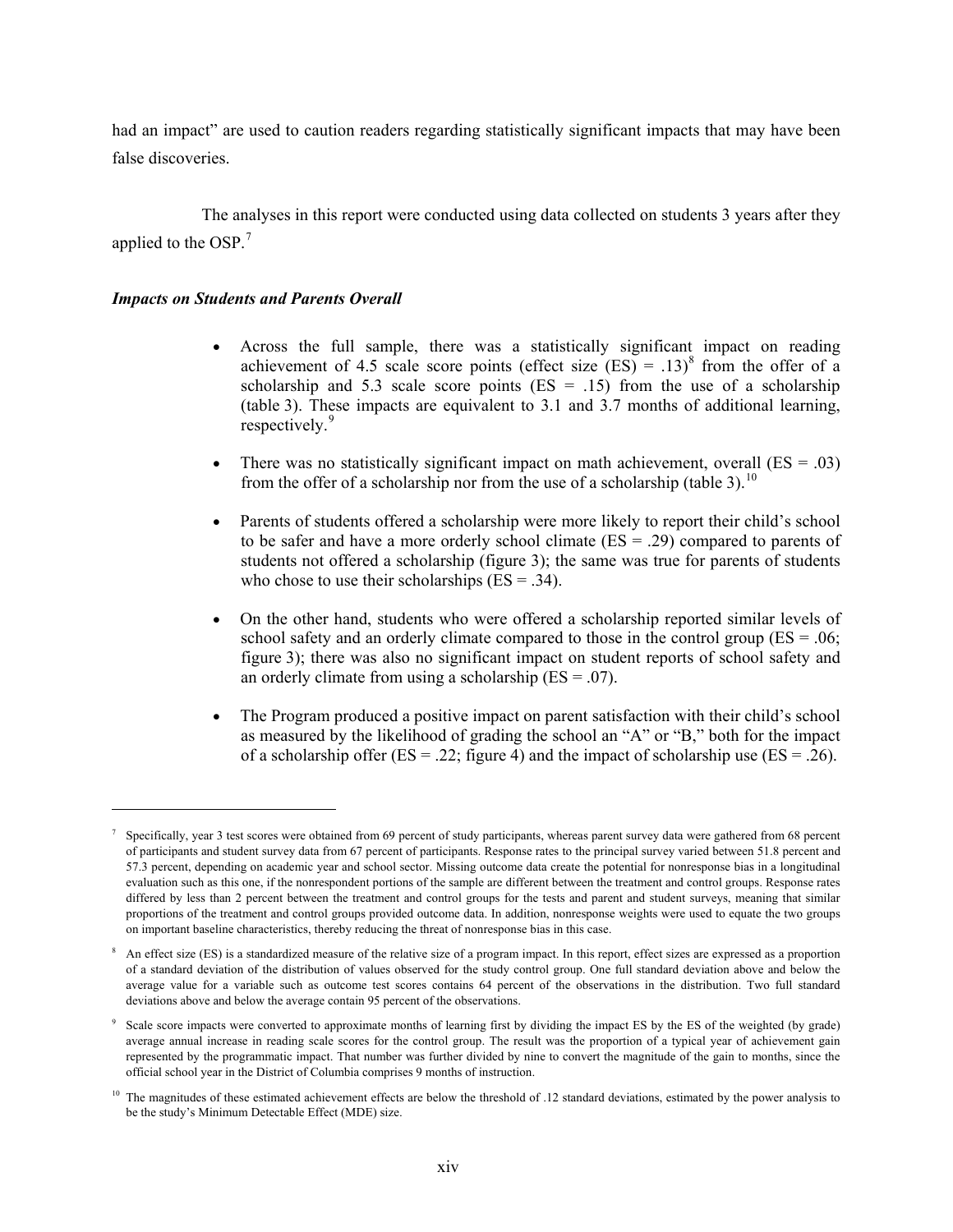#### **Table 3. Year 3 Impact Estimates of the Offer and Use of a Scholarship on the Full Sample: Academic Achievement**

|             |                                       |         |            | Impact of Scholarship |             |             |                    |
|-------------|---------------------------------------|---------|------------|-----------------------|-------------|-------------|--------------------|
|             | Impact of the Scholarship Offer (ITT) |         |            |                       | Use $(IOT)$ |             |                    |
|             | Treatment                             | Control | Difference |                       | Adjusted    |             |                    |
| Student     | Group                                 | Group   | (Estimated |                       | Impact      |             | <i>p</i> -value of |
| Achievement | Mean                                  | Mean    | Impact)    | <b>Effect Size</b>    | Estimate    | Effect Size | estimates          |
| Reading     | 635.44                                | 630.98  | $4.46*$    | .13                   | $5.27*$     | .15         | .01                |
| Math        | 630.15                                | 629.35  | .81        | .03                   | .95         | .03         | .62                |

\*Statistically significant at the 95 percent confidence level.

NOTES: Means are regression adjusted using a consistent set of baseline covariates. Impacts are displayed in terms of scale scores. Effect sizes are in terms of standard deviations. Valid *N* for reading = 1,460; math = 1,468. Separate reading and math sample weights used.

#### **Figure 3. Parent Perceptions and Student Reports of Safety and an Orderly School Climate**



\*\*Statistically significant at the 99 percent confidence level.

NOTES: Parent perceptions are based on a ten-point scale; student reports are based on an eight-point scale. For parent perceptions, valid  $N = 1,423$ ; parent survey weights were used; the ten-point index of indicators of school safety and an orderly environment includes the absence of property destruction, tardiness, truancy, fighting, cheating, racial conflict, weapons, drug distribution, drug/alcohol use, and teacher absenteeism. For student reports, valid  $N = 1,098$ ; student survey weights were used; the survey was given to students in grades 4-12; the means represent the absence of incidents on an eight-item index for student reports of students being a victim of theft, drug-dealing, assaults, threats, bullying or taunting, or had observed weapons at school. Means are regression adjusted using a consistent set of baseline covariates.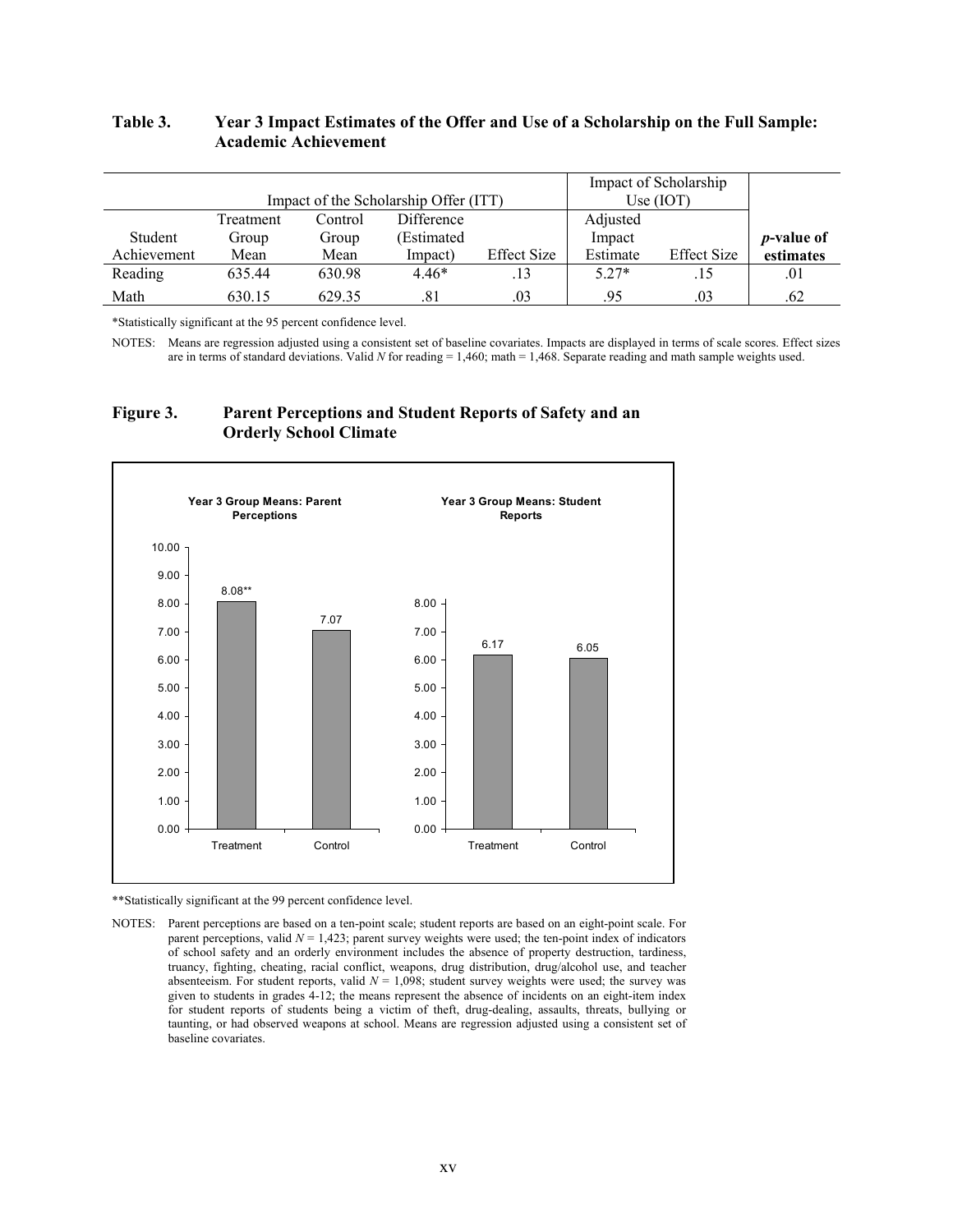

**Figure 4. Parent and Student Reports of School Satisfaction**

\*\*Statistically significant at the 99 percent confidence level.

NOTES: For parent reports, valid  $N = 1,410$ ; parent survey weights were used. For student reports, valid  $N = 1,410$ ; 1,014; student survey weights were used; the survey was given to students in grades 4-12. Means are regression adjusted using a consistent set of baseline covariates.

> • Overall, there were no impacts of the OSP from being offered ( $ES = -0.06$ ; figure 4) or using a scholarship ( $ES = -.07$ ) on students' satisfaction with their schools as measured by the likelihood of assigning their school a grade of "A" or "B."

#### *Impacts on Subgroups*

In addition to determining the general impacts of the OSP on all study participants, this evaluation also reports programmatic impacts on policy-relevant subgroups of students. The subgroups were designated prior to data collection and include students who were attending SINI versus non-SINI schools at application, those relatively higher or lower performing at baseline, girls or boys, elementary versus high school students, and those from application cohort 1 or cohort 2. Since the subgroup analysis involves significance tests across multiple comparisons of treatment and control students, some of which may be statistically significant merely by chance, these subgroup-specific results should be interpreted with caution. Specifically: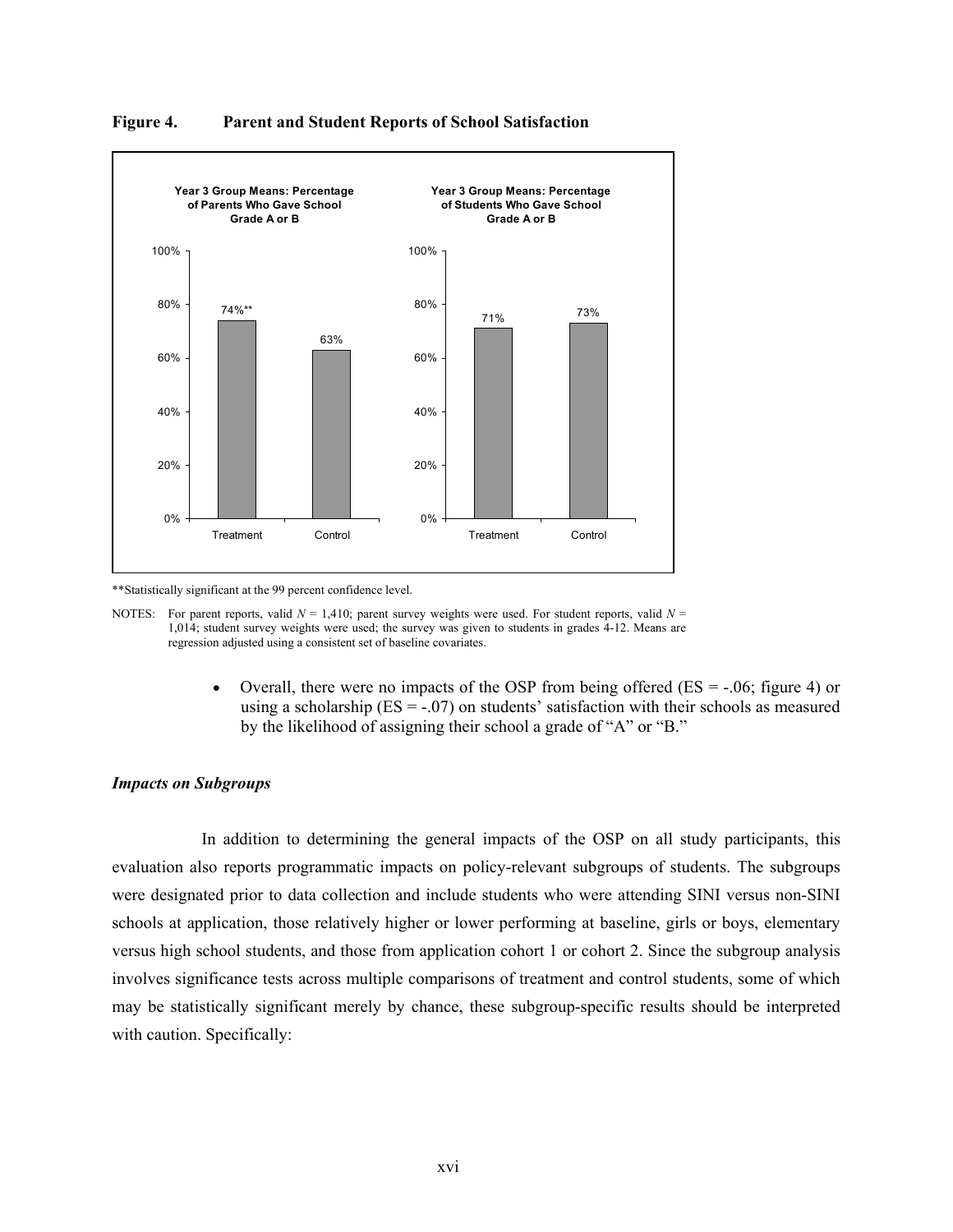#### Subgroup Achievement Impacts

- There were no statistically significant reading (ES = .05) or math (ES = .01) achievement impacts for the high-priority subgroup of students who had attended a SINI public school under *No Child Left Behind* (*NCLB*) before applying to the Program.
- There were statistically significant impacts on reading test scores in year 3 for five subgroups of students, although the statistical significance of two of the subgroup findings was not robust to adjustments for multiple comparisons:
	- o Students who attended non-SINI public schools prior to application to the Program (56 percent of the impact sample) scored an average of 6.6 scale score points higher in reading  $(ES = .19)$  if they were offered the scholarship compared to not being offered a scholarship and 7.7 scale score points higher  $(ES = .22)$  if they used their scholarship compared to not being offered a scholarship. These scale score differences between the treatment and control groups translate into 4.1 and 4.9 additional months of learning, or half a year of schooling based on a typical 9-month school year.
	- Students who entered the Program in the higher two-thirds of the test-score performance distribution at baseline (66 percent of the impact sample) scored an average of 5.5 scale score points higher in reading  $(ES = .17)$  if they were offered a scholarship and 6.2 scale score points higher ( $ES = .19$ ) if they used their scholarship, impacts equivalent to 4.0 and 4.6 months of learning gains.
	- o Female students scored an average of 5.1 scale score points higher in reading  $(ES = .15)$  if they were offered a scholarship and 5.8 scale score points higher  $(ES = .17)$  if they used their scholarship. These impacts represent 3.1 and 3.6 months of additional learning, respectively. The statistical significance of this finding was not robust to adjustments for multiple comparisons.
	- o Students who entered the Program in grades K-8 (81 percent of the impact sample) scored an average of 5.2 scale score points higher in reading  $(ES = .15)$ or 2.9 months of additional learning if they were offered a scholarship compared to not being offered a scholarship and 6.0 scale score points higher ( $ES = .17$ ) or 3.3 months of additional learning if they used their scholarship compared to not being offered a scholarship.
	- o Students from the first cohort of applicants (21 percent of the impact sample) scored an average of 8.7 scale score points higher in reading  $(ES = .31)$  if they were offered a scholarship compared to not being offered a scholarship and 11.7 scale score points higher ( $ES = .42$ ) if they used their scholarship compared to not being offered a scholarship. These impacts translate into 14.1 and 18.9 months of additional learning (1.5 to 2 years of typical schooling). The statistical significance of this finding was not robust to adjustments for multiple comparisons.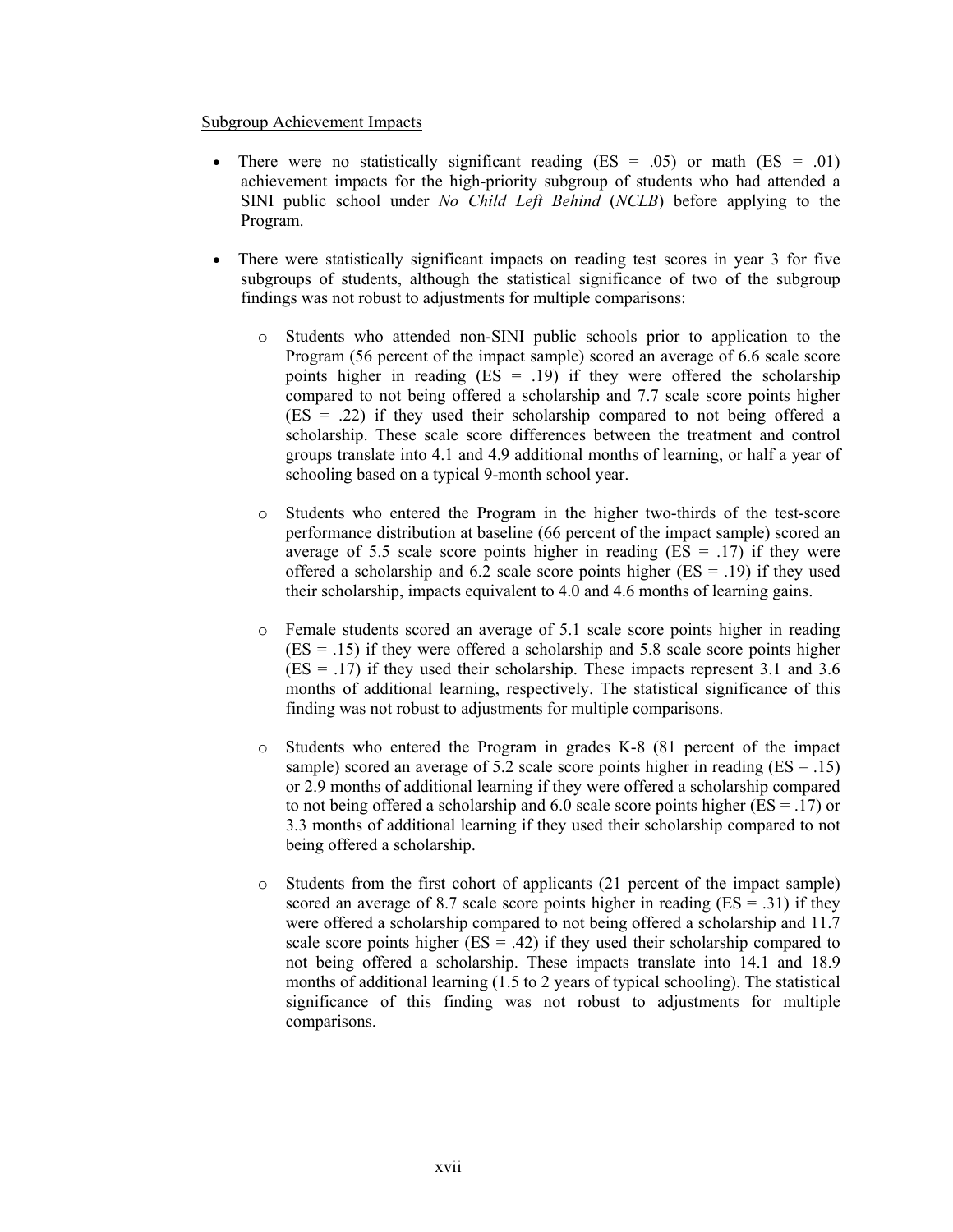- The OSP had no statistically significant reading impacts for other subgroups of participating students, including those in the lower third of the test-score performance distribution at baseline, boys, secondary students, and students from the second cohort of applicants (ES ranging from -.00 to .11).
- The OSP had no statistically significant math impacts for any of the 10 subgroups (ES ranging from  $-0.16$  to  $0.23$ ).

#### Subgroup Safety and Satisfaction Impacts

- All of the 10 subgroups analyzed, including parents of the high-priority subgroup of students who had attended SINI schools at baseline, reported viewing their child's school as safer and more orderly if the child was offered or using an OSP scholarship compared to not being offered a scholarship. Effect sizes for the impact of an offer of a scholarship on parent perceptions of safety and an orderly school climate for the 10 subgroups ranged from .27 to .40. Adjustments for multiple comparisons indicate that these 10 subgroup impacts on parental perceptions of safety and school climate are not likely to be false discoveries.
- Consistent with the finding for students overall, none of the subgroups of students reported experiencing differences in safety and an orderly school climate if they were offered (ES range from -.03 to .08) or using an OSP scholarship.
- In addition to an overall impact on parental satisfaction with their child's school, the Program produced satisfaction impacts on 7 of the 10 subgroups analyzed. Effect sizes for the impact of an offer of a scholarship on the likelihood of a parent grading his/her child's school "A" or "B" for these seven subgroups ranged from .16 to .41. Adjustments for multiple comparisons indicated that none of these parent satisfaction subgroup impacts may have been a false discovery. The parents of students who had attended SINI schools, parents of students in the lower one-third of the test score distribution, and parents of high school students generally did not report higher levels of school satisfaction that were statistically significant as a result of the treatment (ES ranged from  $-.03$  to  $.13$ ).
- There were no statistically significant differences between the treatment group and the control group for all 10 subgroups in the likelihood that students gave their school a grade of A or B (ES ranged from -.18 to .05).

#### **The Impact of the Program on Intermediate Outcomes**

Understanding the mechanisms through which the OSP does or does not affect student outcomes requires examining the expectations, experiences, and educational environments made possible by Program participation. The analysis here estimates the impact of the Program on a set of "intermediate outcomes" that may be influenced by parents' choice of whether to use an OSP scholarship and where to use it, but are not end outcomes themselves. The method used to estimate the impacts on intermediate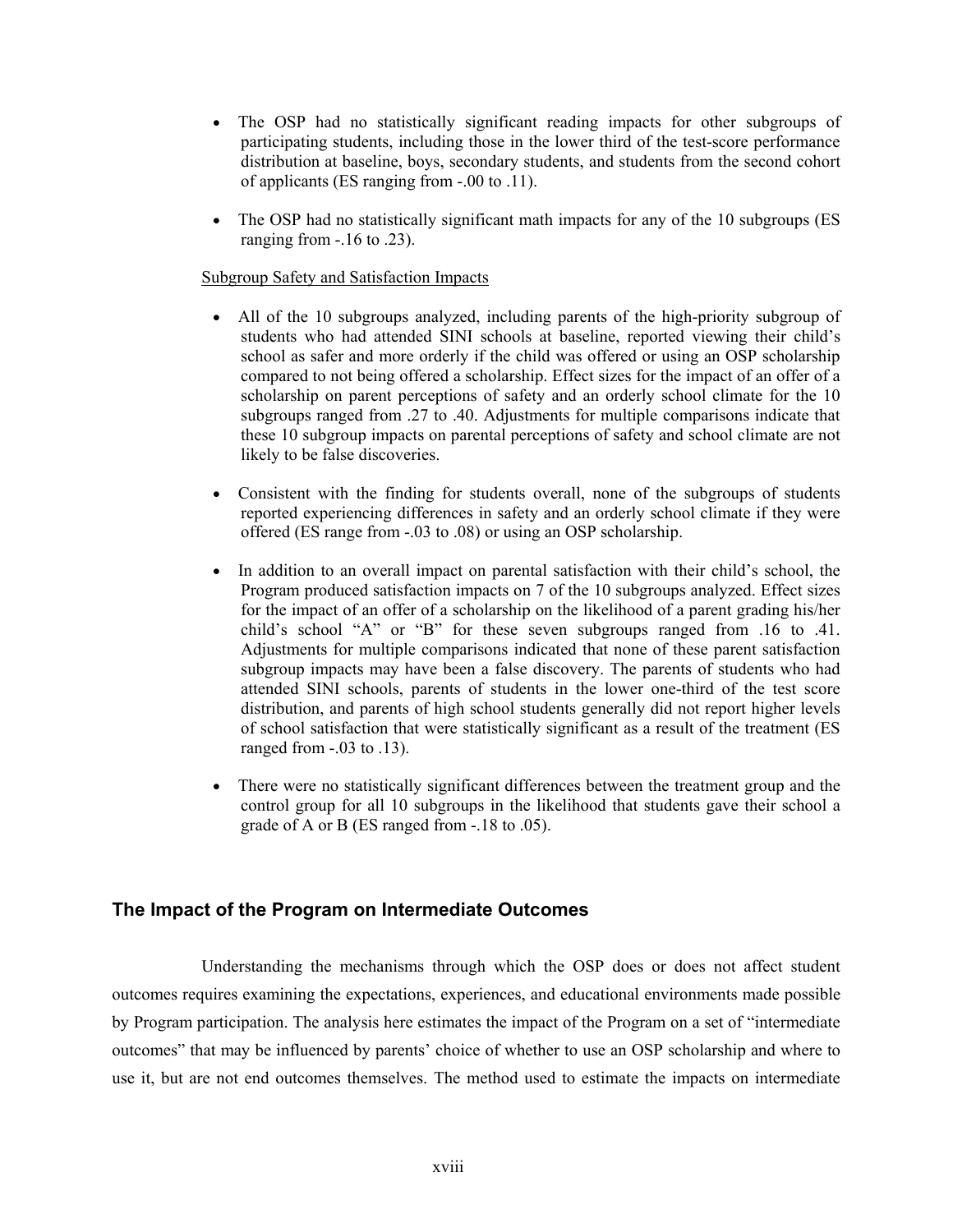outcomes is identical to that used to estimate impacts on the key Program outcomes, such as academic achievement.

Prior to data analysis, possible intermediate outcomes of the OSP were selected based on existing research and theory regarding scholarship programs and educational achievement. Because 24 intermediate outcome candidates were identified through this process, the variables were organized into four conceptual groups or clusters, as described below, to aid in the analysis.

There is no way to rigorously evaluate the linkages between the intermediate outcomes and achievement―students are not randomly assigned to the experience of various educational conditions and programs. That is why any findings from this element of the study do not suggest that we have learned what specific factors "caused" any observed test score impacts, only that certain factors emerge from the analysis as possible candidates for mediating influence because the Program affected students' experience of these factors. The analyses are exploratory, and, given the number of factors analyzed, some of the statistically significant findings may be "false discoveries" (due to chance).

Overall, 3 years after applying to the Program, the offer of an Opportunity Scholarship appears to have had an impact on 8 of the 24 intermediate outcomes examined, 7 of which remained statistically significant after adjustments for multiple comparisons:

- *Home Educational Supports.* Of the four intermediate outcomes in this category, the offer of a scholarship had an impact on one of them. There was a significant negative impact on tutor usage outside of school  $(ES = -.14)$ , and this impact remained statistically significant after adjustments for multiple comparisons. There were no statistically significant differences between the treatment and control groups on parents' reports of their involvement in school in year  $3$  (ES = -.11), parents' aspirations for how far in school their children would go  $(ES = .02)$ , or time required for the student to get to school (odds ratio =  $1.13$ ).<sup>[11](#page-19-0)</sup>
- *Student Motivation and Engagement.* Of the six intermediate outcomes in this category, the offer of a scholarship may have had an impact on one of them. Based on student surveys, the offer of a scholarship seems to have had a significant negative impact on whether students read for fun  $(ES = -.16)$ . Adjustments for multiple comparisons, however, indicate that this result could be a false discovery, so it should be interpreted with caution. There were no statistically significant differences between the treatment and control groups in their reported aspirations for future schooling  $(ES = -0.14)$ , engagement in extracurricular activities  $(ES = 0.04)$ , and frequency of doing homework  $(ES = .08)$ , or in their parents' reports of student attendance (odds ratio =  $1.11$ ) or tardiness rates (odds ratio =  $1.19$ ).

<span id="page-19-0"></span><sup>&</sup>lt;sup>11</sup> The effect size for this categorical variable is expressed as an odds ratio, which describes the extent to which being in the treatment group increases (if above 1.0) or decreases (if below 1.0) the likelihood of giving a higher-category response.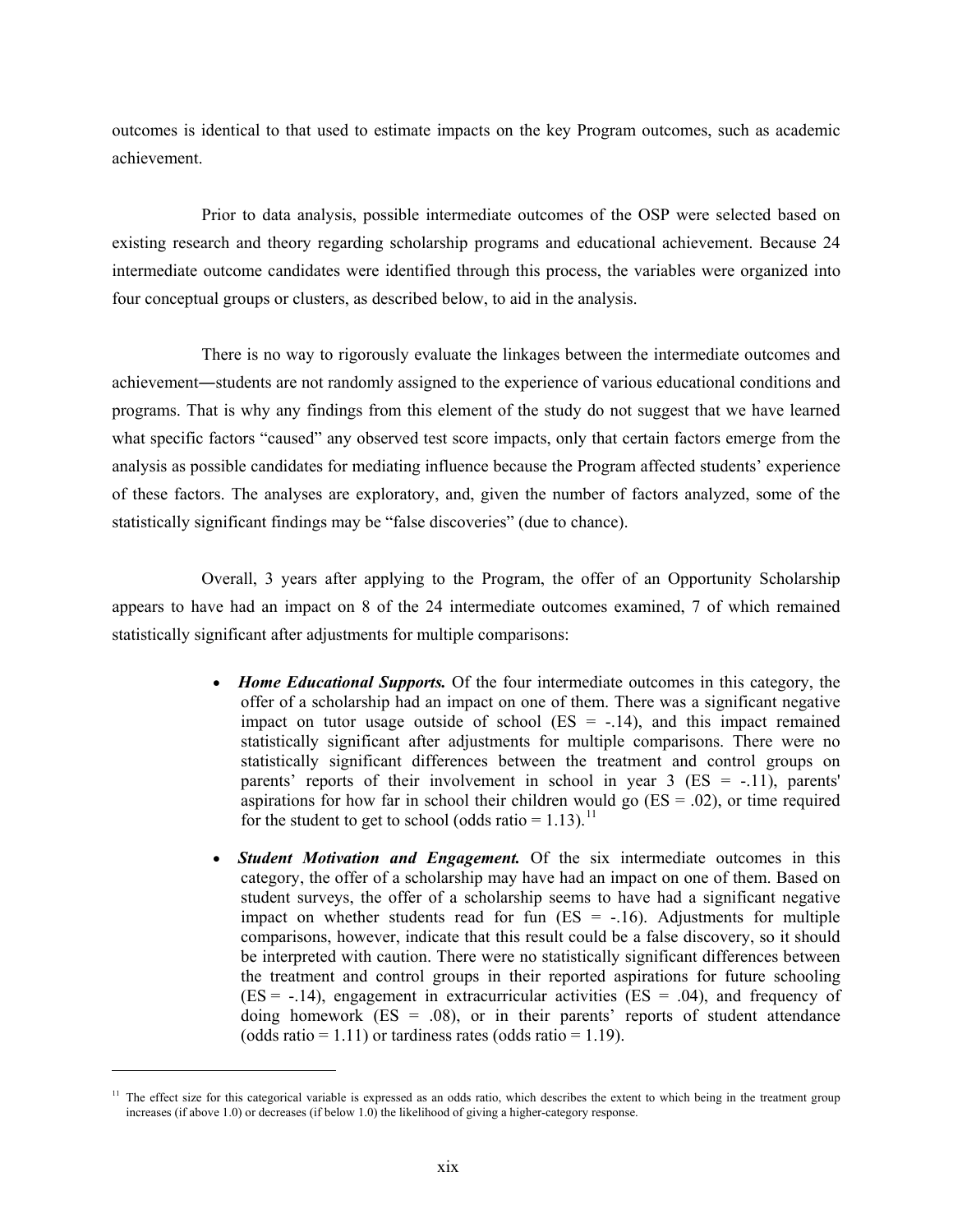- *Instructional Characteristics*. The offer of a scholarship had a statistically significant impact on 5 of the 10 intermediate outcomes in this group of indicators. Students offered a scholarship experienced a lower likelihood that their school offered tutoring  $(ES = -0.38)$ , special programs for children who were English language learners  $(ES = -.61)$ , or special programs for students with learning problems  $(ES = -.36)$ compared to control group students; these impacts remained statistically significant after adjustments for multiple comparisons. Students offered a scholarship experienced a higher likelihood that their school offered programs for advanced learners ( $ES = .27$ ) and such enrichment programs as art, music, and foreign language ( $ES = .23$ ); these two impact estimates also remained statistically significant after adjustments for multiple comparisons. There were no significant differences between the treatment and control groups in student/teacher ratio ( $ES = .01$ ), how students rated their teacher's attitude (ES =  $-.04$ ), the school's use of ability grouping (ES =  $.02$ ), in-school tutor usage (ES = .04), or the availability of before- and after-school programs (ES = -.11).
- *School Environment.* The offer of a scholarship affected one of four measures of school environment. Students offered a scholarship experienced schools that were smaller by an average of 182 students ( $ES = -0.29$ ) than the schools attended by students in the control group; this impact remained statistically significant after adjustments for multiple comparisons. There were no statistically significant differences between the treatment and control groups, on average, in school reports of parent/school communication practices ( $ES = -0.06$ ), the percentage of minority students at the school  $(ES = -.10)$ , or the classroom behavior of peers  $(ES = .09)$  based on student reports.

It is important to note that the findings regarding the impacts of the OSP reflect the particular Program elements that evolved from the law passed by Congress and the characteristics of students, families, and schools—public and private—that exist in the Nation's capital. The same program implemented in another city could yield different results, and a scholarship program in Washington, DC, with different design features than the OSP might also produce different outcomes.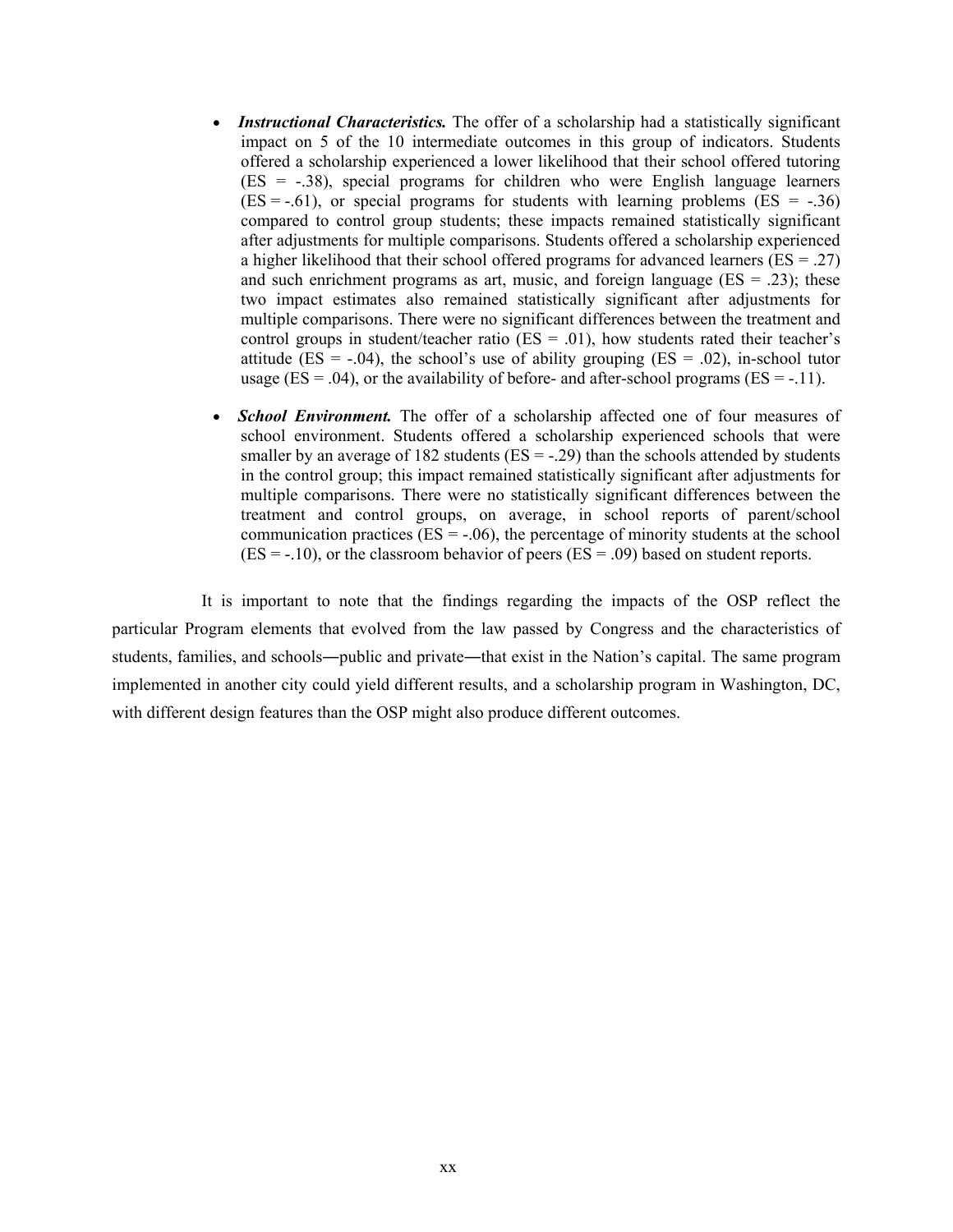### **References**

- Boruch, Robert, Dorothy de Moya, and Brooke Snyder. "The Importance of Randomized Field Trials in Education and Related Areas." *Evidence Matters: Randomized Trials in Education Research*, Frederick Mosteller and Robert Boruch, editors. Washington, DC: The Brookings Institution Press, 2002.
- Greene, Jay P. "Vouchers in Charlotte." *Education Matters* 2001, 1(2): 55-60*.*
- Hanushek, Eric A., John F. Kain, and Steven G. Rivkin. "Disruption Versus Tiebout Improvement: The Costs and Benefits of Switching Schools." *Journal of Public Economics* 2004, 88: 1721-1746.
- Howell, William G., Patrick J. Wolf, David E. Campbell, and Paul E. Peterson. "School Vouchers and Academic Performance: Results from Three Randomized Field Trials." *Journal of Policy Analysis and Management* 2002, 21(2): 191-217.
- Mayer, Daniel P., Paul E. Peterson, David E. Myers, Christina Clark Tuttle, and William G. Howell. *School Choice in New York City After Three Years: An Evaluation of the School Choice Scholarships Program*. MPR Reference No. 8404-045. Cambridge, MA: Mathematica Policy Research, 2002.
- Wolf, Patrick, Babette Gutmann, Nada Eissa, Michael Puma, and Marsha Silverberg. *Evaluation of the DC Opportunity Scholarship Program: First Year Report on Participation.* U.S. Department of Education, National Center for Education Evaluation and Regional Assistance. Washington, DC: U.S. Government Printing Office, 2005. Available online at [\[http://ies.ed.gov/ncee/\].](http://ies.ed.gov/ncee)
- Wolf, Patrick, Babette Gutmann, Michael Puma, and Marsha Silverberg. *Evaluation of the DC Opportunity Scholarship Program: Second Year Report on Participation.* U.S. Department of Education, National Center for Education Evaluation and Regional Assistance, NCEE 2006-4003. Washington, DC: U.S. Government Printing Office, 2006. Available online at [\[http://ies.ed.gov/ncee/\].](http://ies.ed.gov/ncee)
- Wolf, Patrick, Babette Gutmann, Michael Puma, Lou Rizzo, Nada Eissa, and Marsha Silverberg. *Evaluation of the DC Opportunity Scholarship Program: Impacts After One Year.* U.S. Department of Education, National Center for Education Evaluation and Regional Assistance, NCEE 2007-4009. Washington, DC: U.S. Government Printing Office, 2007. Available online at [\[http://ies.ed.gov/ncee/\]](http://ies.ed.gov/ncee).
- Wolf, Patrick, Babette Gutmann, Michael Puma, Brian Kisida, Lou Rizzo, and Nada Eissa. *Evaluation of the DC Opportunity Scholarship Program: Impacts After Two Years*. (NCEE 2000-4023). U.S. Department of Education, National Center for Education Evaluation and Regional Assistance, NCEE 2008-4023. Washington, DC: U.S. Government Printing Office, 2008. Available online at [\[http://ies.ed.gov/ncee/\]](http://ies.ed.gov/ncee).